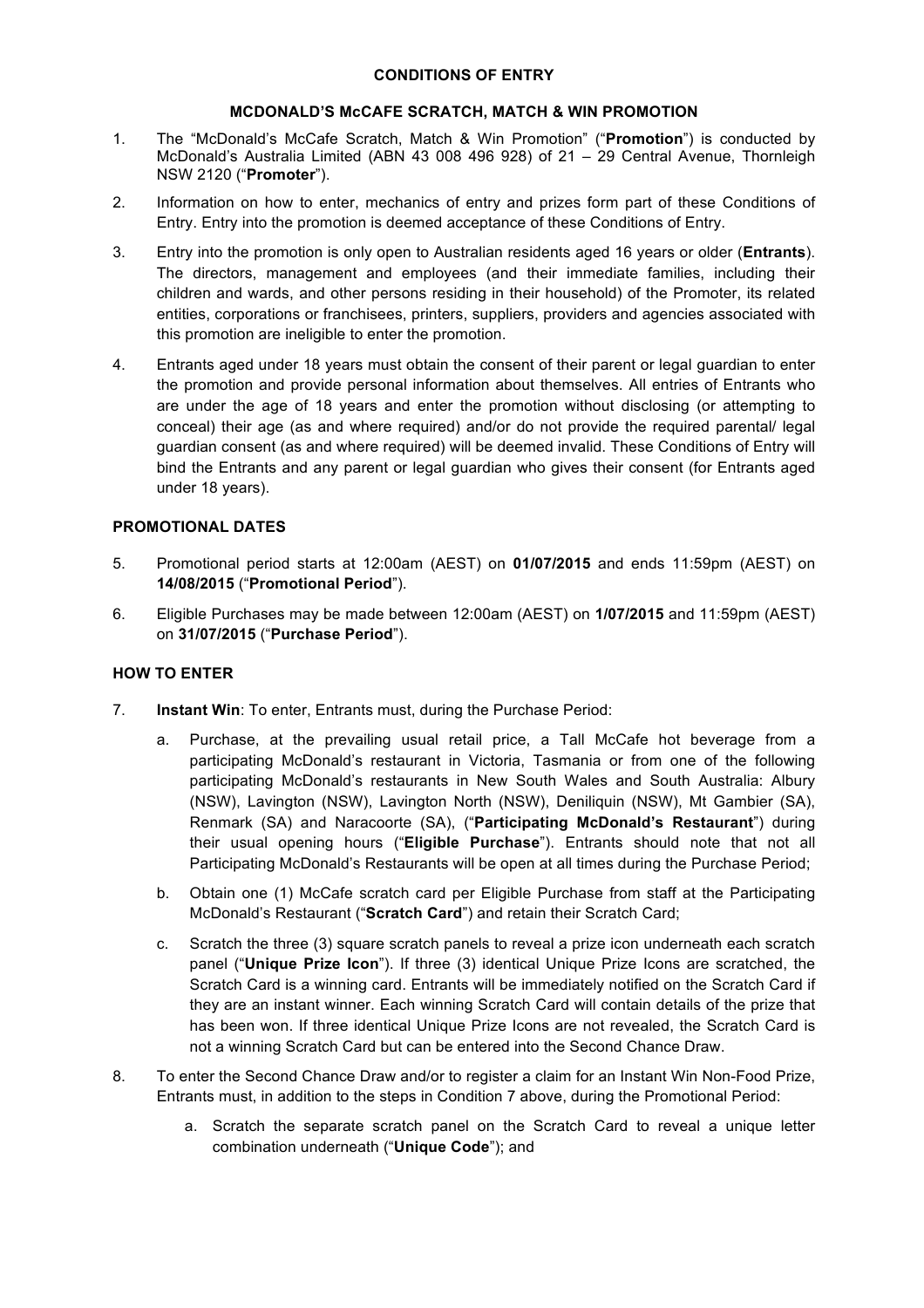- b. Submit the Unique Code found on the Scratch Card by sending an SMS in the required format to **1999 1444**. The required SMS format is "UNIQUE CODE" + SPACE + "ENTRANT'S FIRST NAME" + SPACE + "ENTRANT'S LAST NAME" + SPACE + "ENTRANT'S POSTCODE".
- 9. Scratch Cards are subject to availability at each Participating McDonald's Restaurant and are based on reasonably anticipated demand. Scratch Cards may not be available at all times during the Purchase Period. The Promoter accepts no responsibility for Scratch Cards being unavailable at a Participating McDonald's Restaurant during the Purchase Period.

#### **SCRATCH CARDS**

10. A maximum of 1,500,000 Scratch Cards will be distributed to Participating McDonald's Restaurants for the Promotion. On average across all Scratch Cards issued, one (1) in five (5) Scratch Cards will yield one (1) Instant Win Food Prize or one (1) Instant Win Non-Food Prize. For the avoidance of doubt, the Promoter does not guarantee that Entrants making five (5) or more Eligible Purchases will find a Scratch Card for an Instant Win Food Prize or an Instant Win Non-Food Prize.

## **SMS ENTRIES**

- 11. Maximum premium SMS cost is \$0.55 (including GST) per message sent. Any entries submitted after the Promotional Period has closed will not be included in the promotion but will incur the \$0.55 (including GST) charge per message sent. Some service providers and call plans may not provide access to premium SMS. Entrants must check with their service provider if unsure. Entries must be sent from a mobile phone handset and be identified by a MSISDN (unique mobile SIM number) for security reasons to be eligible. SMS is not a guaranteed delivery communication tool. The Promoter and the service provider cannot accept responsibility for any SMS messages not received. Entrants must have the bill payer's permission to enter the promotion via SMS or their entry will be deemed invalid. Standard carriers' SMS costs may apply, depending on the carrier used and the Entrant's mobile phone plan, and remain the responsibility of each Entrant. The charges for all SMS entry services will appear on the Entrant's next mobile phone bill. All general queries relating to mobile bills should be directed to the Entrant's mobile or telephone carrier. Mobile premium service provided by PrimeFocus. For help using the premium SMS service, call the mobile premium service helpline on 1800 818 957.
- 12. A free reply SMS will be sent to an Entrant submitting an entry via SMS immediately after their entry has been received confirming their entry has been successfully received and advising them of how to claim a prize or if they have been entered into the Second Chance Draw. A Unique Code cannot be used to claim more than one (1) prize. If a SMS entry is not successful because it is not in the required SMS format or the Unique Code submitted is not recognised by the Promoter as an eligible Unique Code for the promotion, an "invalid code" message will be sent to the originating mobile phone number. The "invalid code" message will prompt the Entrant to re-enter the Unique Code and resubmit their SMS entry in the required form. If the Entrant elects to resubmit their SMS entry via premium SMS, the Entrant will be charged again at a maximum SMS cost of \$0.55 (including GST) per message sent.
- 13. Entries will be deemed accepted at the time of receipt by the Promoter and not at the time of transmission. Entries received will be considered final by the Promoter. Incomplete, inaccurate, erroneous, ineligible or incomprehensible entries will be deemed invalid. The Promoter accepts no responsibility for late, lost or misdirected entries. SMS is not a guaranteed delivery communication tool. The Promoter and the service provider cannot accept responsibility for any SMS messages not received. Contact details entered incorrectly by an Entrant in a SMS entry will deem an entry invalid.
- 14. Each Entrant must retain and may be required to present proof of each Eligible Purchase in order to claim a prize. An Entrant may be required to provide to the Promoter proof of purchase for all entries made including the surrender of the winning Scratch Card if required. If an Entrant is unable to provide proof of purchase for all entries made within the required timeframes, then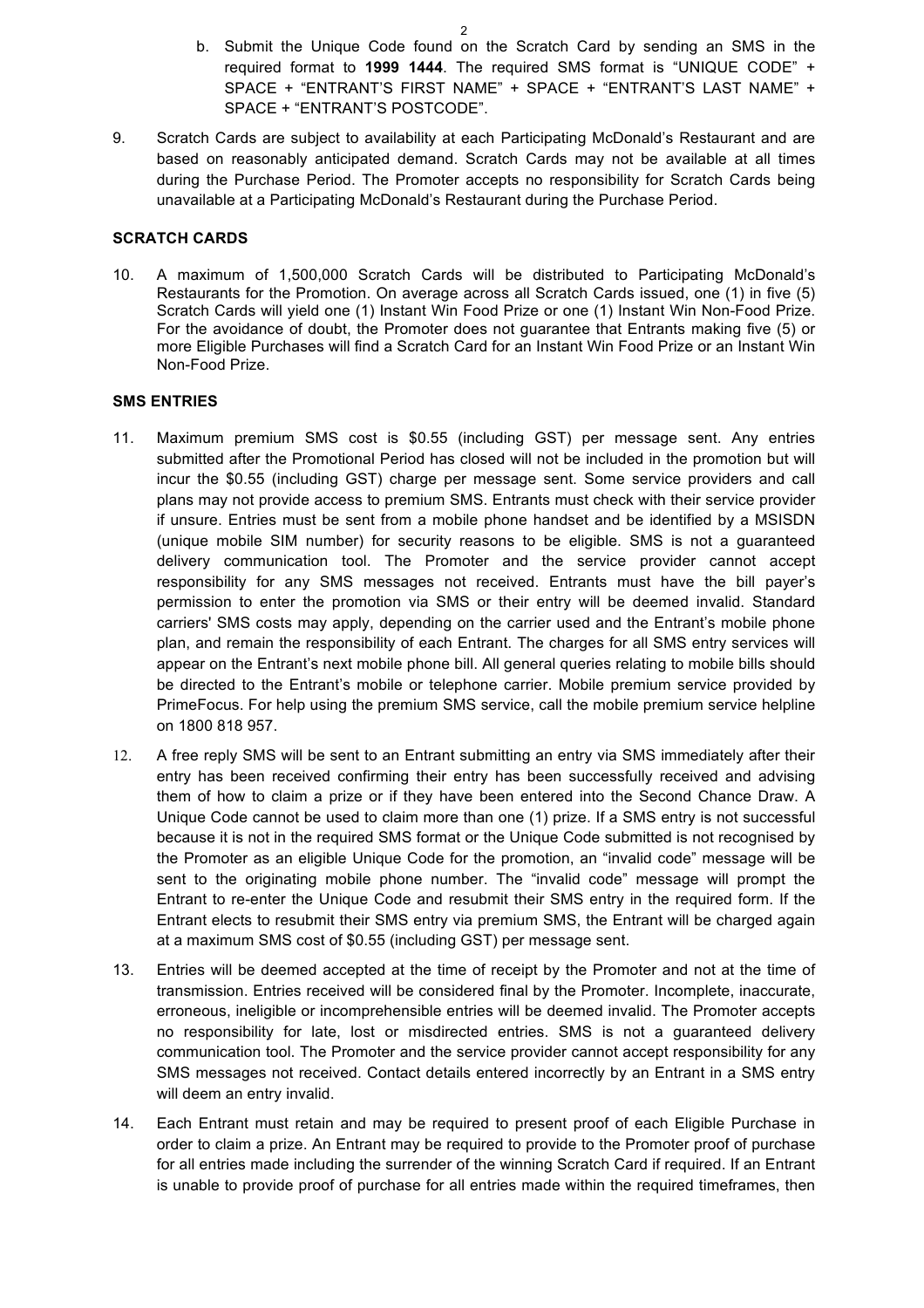all the entries of that Entrant may be ineligible and deemed invalid. Proof of purchase also includes showing the original and providing a photocopy of the original receipt for each Eligible Purchase made during the Purchase Period. As relevant, purchase receipt(s) and Scratch Card(s) must be intact, must clearly display the Unique Code utilised by the Entrant, must clearly state the Participating McDonald's Restaurant and indicate that the Eligible Purchase was made during the Purchase Period but prior to entry.

#### **HOW TO WIN AN "INSTANT WIN FOOD PRIZE"**

15. If a Scratch Card reveals three (3) identical food prize icons, the Scratch Card is a "**Winning Instant Win Food Card**". Food prize icons are listed in Column 1 of the table below (the "**Instant Win Food Prize Table**"). The Winning Instant Win Food Card entitles the Entrant, subject to these Conditions of Entry, to claim the corresponding prize in Column 2 in the same row of the Instant Win Food Prize Table (each an "**Instant Win Food Prize**"):

| <b>Instant Win Food Prize Table</b>                  |                                 |                 |                   |                  |
|------------------------------------------------------|---------------------------------|-----------------|-------------------|------------------|
| Column 1                                             | Column <sub>2</sub>             | Column 3        | Column 4          | Column 5         |
| <b>Winning Prize Icon</b>                            | <b>Instant Win Food Prize</b>   | <b>RRP</b> each | Max No. of Prizes | <b>Total RRP</b> |
| <b>ICED DONUT</b>                                    | <b>Iced Donut</b>               | \$2.75          | 13,500            | \$37,125.00      |
| <b>MACARON</b>                                       | <b>Macaron</b>                  | \$1.95          | 36,000            | \$70,200.00      |
| <b>McCAFÉ MUFFIN</b>                                 | <b>McCafe Muffin</b>            | \$2.95          | 9,000             | \$26,550.00      |
| <b>SLICE OF</b><br><b>McCAFÉ CAKE</b>                | <b>Slice of McCafe Cake</b>     | \$3.95          | 4,500             | \$17,775.00      |
| <b>RAISIN TOAST</b>                                  | <b>Raisin Toast</b>             | \$1.55          | 9,000             | \$13,950.00      |
| <u>McCafe</u><br><b>TALL HOT McCAFÉ<br/>BEVERAGE</b> | <b>Tall Hot McCafe Beverage</b> | \$4.75          | 18,000            | \$85,500.00      |

- 16. Additional terms and conditions applicable to Instant Win Food Prizes are also detailed in **Schedule 1** of these Conditions of Entry.
- 17. The procedure set out in Condition 8 must be followed to register a Winning Instant Win Food Card via SMS in order to receive an entry into the Second Chance Draw. The procedure set out in Conditions 18 - 21 must be followed to claim the Instant Win Food Prize.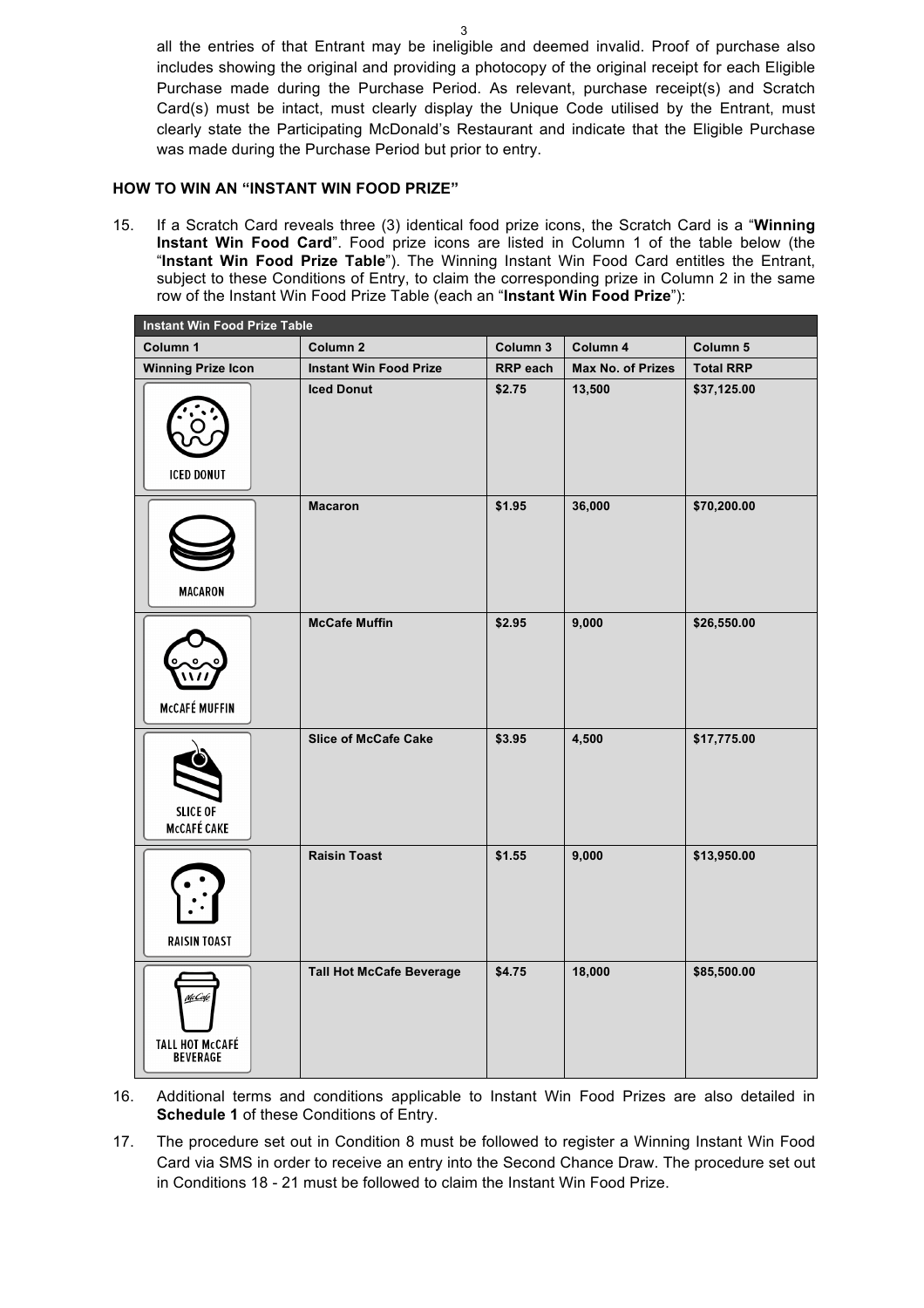#### 4 **HOW TO CLAIM AN "INSTANT WIN FOOD PRIZE"**

- 18. Subject to Condition 20, an Entrant may, during the Promotional Period, claim the Instant Win Food Prize stated on their Winning Instant Win Food Card by handing over their Winning Instant Win Food Card to a crew member at a Participating McDonald's Restaurant at the time of placing or purchasing an order at the Participating McDonald's Restaurant ("**Order**").
- 19. **IMPORTANT**: Once redeemed, the Winning Instant Win Food Card will be retained by the McDonald's crew member. If an Entrant wishes to use their Winning Instant Win Food Card in order to enter the Second Chance Draw, the Entrant must register their Winning Instant Win Food Card via SMS in accordance with Condition 8 in order to enter the Second Chance Draw **BEFORE** redeeming the Winning Instant Win Food Card in accordance with Condition 18. Once redeemed, Winning Instant Win Food Cards will not be returned to Entrants.
- 20. Only one (1) Instant Win Food Prize may be claimed with each Order. Instant Win Food Prizes may only be redeemed once.
- 21. Instant Win Food Prizes that are not claimed in the time and manner specified in these Conditions of Entry will be deemed forfeited. No compensation will be payable if an Entrant is unable to claim an Instant Win Food Prize as stated for whatever reason. The Promoter's decision is final and no correspondence will be entered into.

## **HOW TO WIN AN "INSTANT WIN NON-FOOD PRIZE"**

22. If a Scratch Card reveals three (3) identical non-food prize icons, the Scratch Card is a "**Winning Instant Win Non-Food Card**". Non-food prize icons are listed in Column 1 of the table below (the "**Instant Win Non-Food Prize Table**"), The Winning Instant Win Non-Food Card entitles the Entrant, subject to these Conditions of Entry, to claim the corresponding prize in Column 2 in the same row of the Instant Win Non-Food Prize Table (each an "**Instant Win Non-Food Prize**"):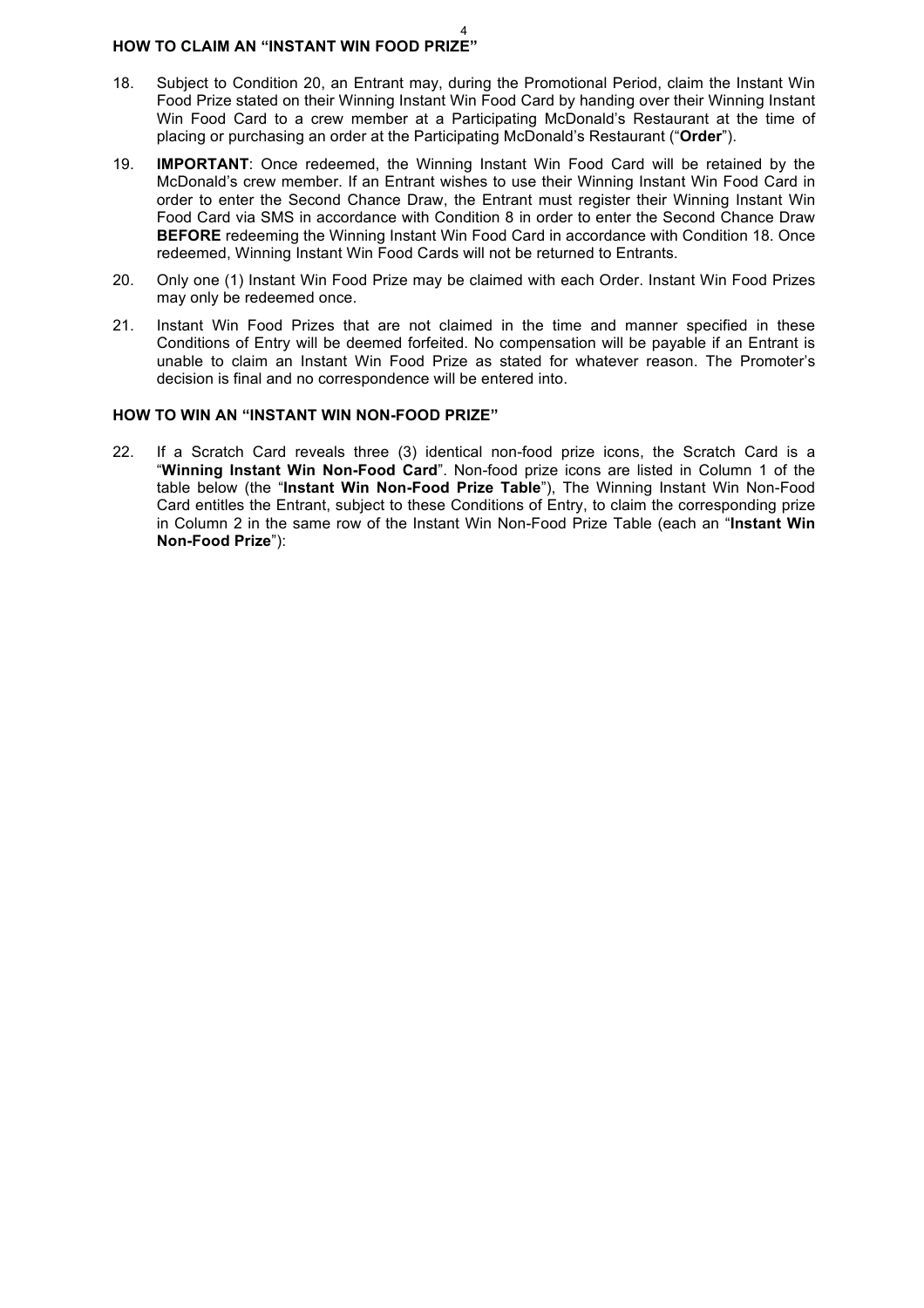| Instant Win Non-Food Prize Table      |                                                |                      |                          |                        |
|---------------------------------------|------------------------------------------------|----------------------|--------------------------|------------------------|
| Column 1                              | Column <sub>2</sub>                            | Column 3             | Column 4                 | Column 5               |
| <b>Winning Prize Icon</b>             | <b>Instant Win Non-Food Prize</b>              | <b>Value of Each</b> | <b>Max No. of Prizes</b> | <b>Total Max Value</b> |
| \$20,000 CASH                         | \$20K CASH PRIZE                               | \$20,000.00          | $\overline{\mathbf{3}}$  | \$60,000.00            |
| \$50<br>\$50 FUEL CARD                | \$50 Caltex Fuel Voucher                       | \$50.00              | 100                      | \$5,000.00             |
| \$25<br><b>\$25 FUEL CARD</b>         | \$25 Caltex Fuel Voucher                       | \$25.00              | 250                      | \$6,250.00             |
| <b>MAG SUBSCRIPTION</b>               | Free 1 Issue Online Mag<br><b>Subscription</b> | \$3.00               | 120,000                  | \$360,000.00           |
| <b>MUSIC DOWNLOAD</b>                 | <b>Free Music Download</b>                     | \$5.97               | 80,000                   | \$477,600.00           |
| <b>ADMIT1</b><br><b>CINEMA TICKET</b> | <b>Single Cinema Ticket</b>                    | \$20.00              | 10,000                   | \$200,000.00           |

- 23. Additional terms and conditions applicable to Instant Win Non-Food Prizes are also detailed in **Schedule 2** of these Conditions of Entry.
- 24. The procedure set out in Condition 8 must be followed to register a Winning Instant Win Non-Food Card via SMS in order to register a claim for the Instant Win Non-Food Prize stated on the Winning Instant Win Non-Food Card and to receive an entry into the Second Chance Draw. The procedure set out in Conditions 25 - 28 must then be followed to claim the Instant Win Non-Food Prize.

# **HOW TO CLAIM AN "INSTANT WIN NON-FOOD PRIZE"**

- 25. Instant Win Non-Food Prizes cannot be claimed at Participating McDonald's Restaurants. McDonald's crew members and managers are only authorised to accept claims for Instant Win Food Prizes and have NO authority to verify any Instant Win Non-Food Cards, or to accept any claims for Instant Win Non-Food Prizes.
- 26. To claim an Instant Win Non-Food Prize, an Entrant must, during the Promotional Period, correctly and successfully follow the directions provided on the Scratch Card in the manner required to:
	- a. Register the relevant Winning Instant Win Non-Food Card for the Instant Win Non-Food Prize (as applicable) via SMS in accordance with Condition 8; and

5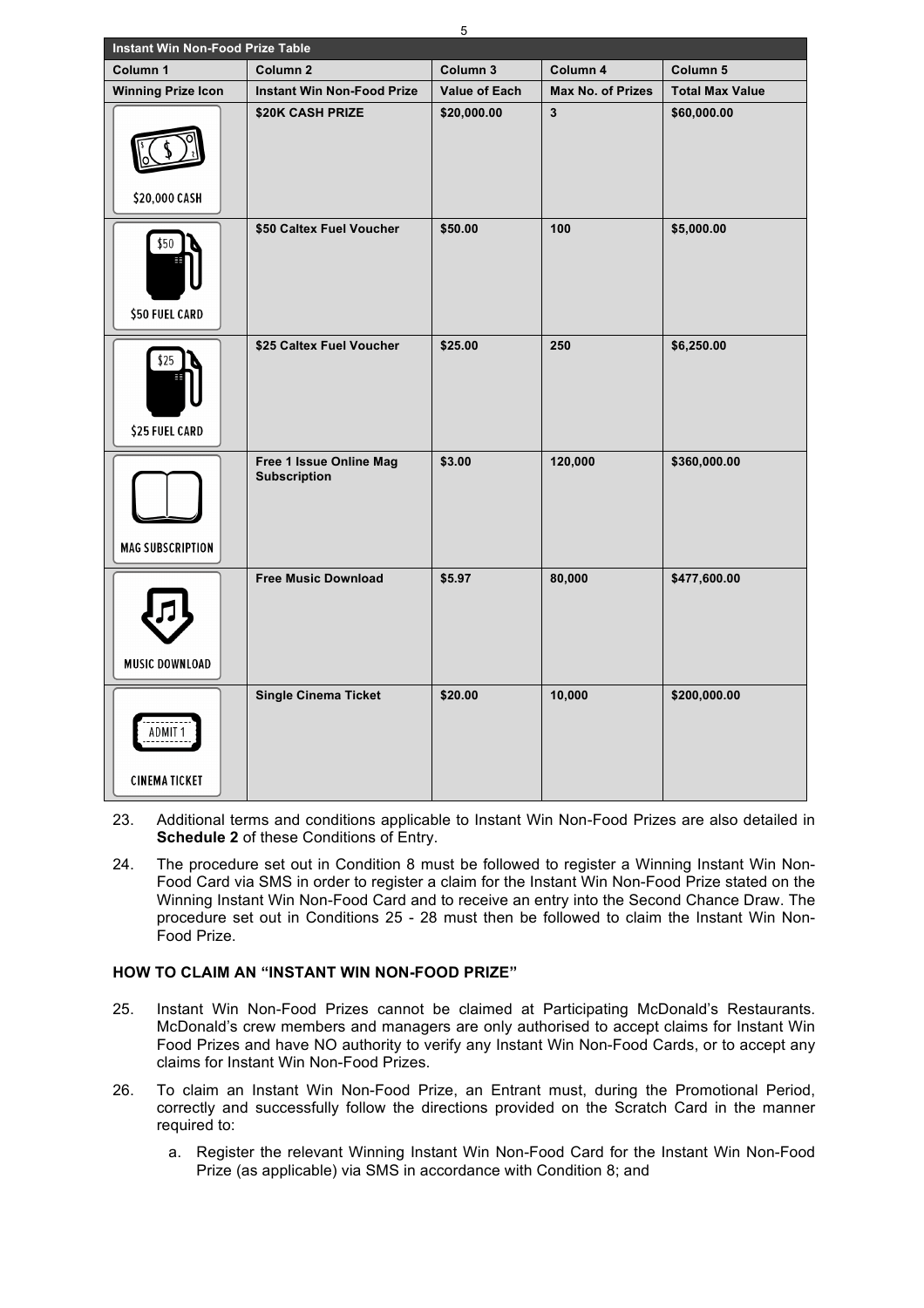b. Follow the additional procedure required stated in the return SMS to claim the applicable Instant Win Non-Food Prize based on whether the Instant Win Non-Food Prize falls under "Category A" or "Category B" as set out in the table below (the "**Prize Claim Category Table**"). For "Category A" prizes, the additional procedure specified in Conditions 29 - 36 must be followed to claim the prize. For "Category B" prizes, the additional procedure specified in Conditions 37 - 42 must be followed to claim the prize.

| <b>Prize Claim Category Table</b> |                                                                                     |  |  |
|-----------------------------------|-------------------------------------------------------------------------------------|--|--|
| Category                          | <b>Instant Win Non-Food Prize</b>                                                   |  |  |
| A                                 | Free 1 Issue Online Mag Subscription<br>Free Music Download<br>Single Cinema Ticket |  |  |
| B                                 | \$20K CASH PRIZE<br>\$50 Caltex Fuel Voucher<br>\$25 Caltex Fuel Voucher            |  |  |

- 27. An Entrant may only follow the applicable additional procedures set out below to claim an Instant Win Non-Food Prize AFTER the Entrant has successfully submitted their claim via the promotional SMS system by registering all relevant Winning Instant Win Non-Food Cards in accordance with Condition 8. All claim registrations must be received by the Promoter during the Promotional Period.
- 28. Instant Win Non-Food Prizes that are not claimed as directed will be forfeited. No compensation will be payable if an Entrant is unable to claim an Instant Win Non-Food Prize as stated for whatever reason. The Promoter's decision is final and no correspondence will be entered into.

#### "Category A" Prize Claim Procedure

29. To claim a "Category A" Instant Win Non-Food Prize, an Entrant must, during the Promotional Period, correctly and successfully follow the directions provided in Condition 8 and the applicable directions below.

#### **Free Music Download / Single Cinema Ticket**

- 30. If the Unique Code is successfully submitted, the Entrant will receive a free reply SMS which will contain:
	- a. The URL of the relevant Promotional Partner (the "**Promotional Partner Website**") the Entrant must visit the Promotional Partner Website in order to redeem their prize; and
	- b. A unique prize code (the "**Unique Prize Code**") this codes needs to be submitted on the Promotional Partner Website along with all other details requested via the Promotional Partner Website in the manner required, including, where applicable, the Entrant's first and last name, date of birth, telephone number, postal address, residential address and current and valid e-mail address and, where applicable, agree to the relevant Promotional Partner's prevailing Terms & Conditions for the relevant Instant Win Non-Food Prize. For any Entrant under the age of 18, details of the Entrant's parent or legal guardian and confirmation of consent must also be provided.
- 31. If the Unique Prize Code submitted by the Entrant has previously been entered on the Promotional Partner Website or the Promotional Partner does not recognise the Unique Prize Code submitted by the Entrant on the Promotional Partner Website, the Entrant must follow the procedure stated on the Promotional Partner Website.
- 32. If the Unique Prize Code is successfully submitted, and once the "Category A" prize claim has been received and verified by the Promoter and/or the Promotional Partner (in its or their sole discretion), the relevant prize will be provided to the Entrant in the manner specified on the Promotional Partner Website.

#### **Free 1 Issue Online Mag Subscription**

- 33. If the Unique Code is successfully submitted, the Entrant will receive a free reply SMS which will contain:
	- a. A unique prize URL of the relevant Promotional Partner (the "**Unique Prize URL**") the Entrant must then access the Unique Prize URL in order to redeem their prize; and
	- b. Once the Unique Prize URL is accessed, all other details requested must be input via the Unique Prize URL in the manner required, including, where applicable, the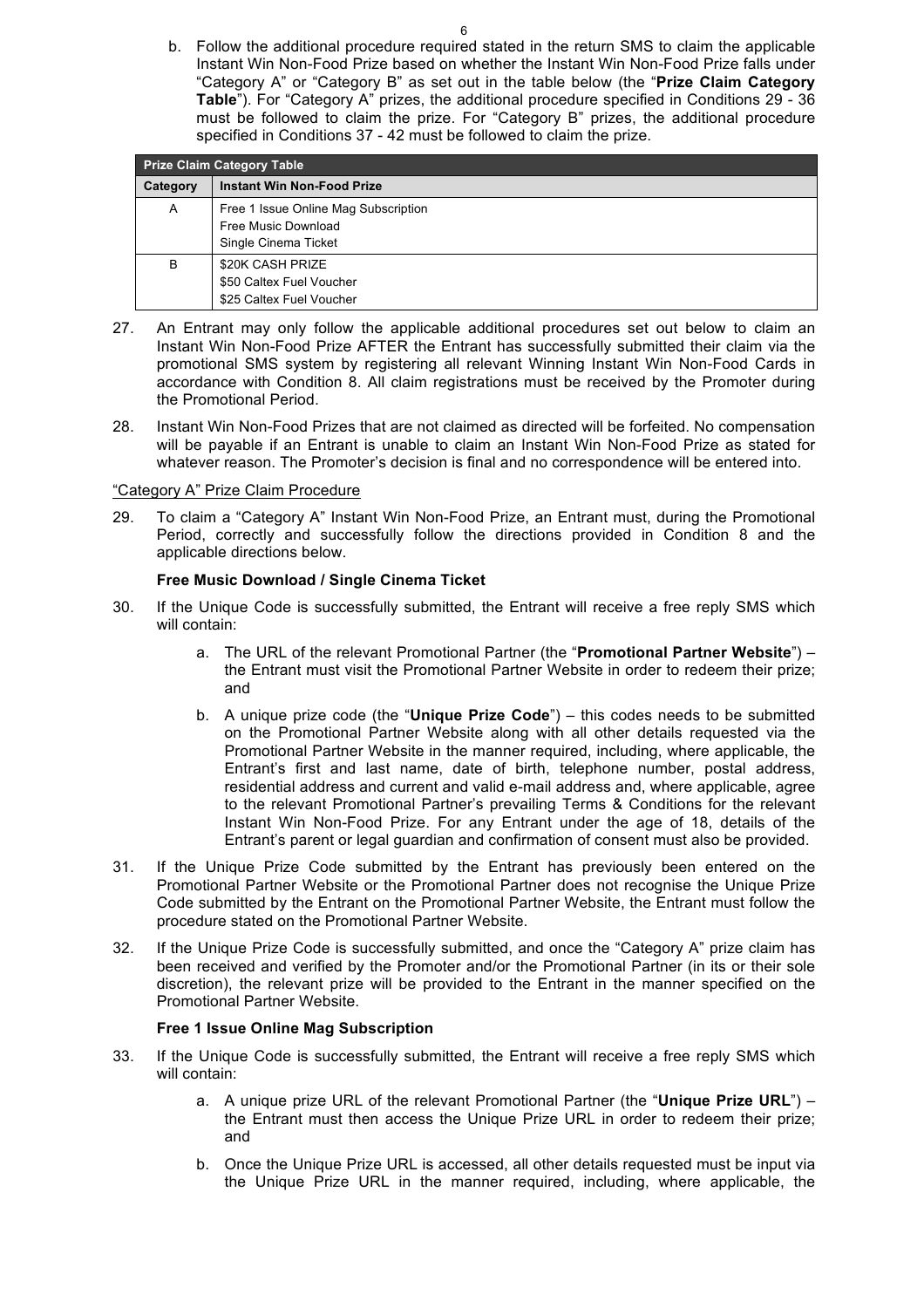Entrant's first and last name, date of birth, telephone number, postal address, residential address and current and valid e-mail address and, where applicable, agree to the relevant Promotional Partner's prevailing Terms & Conditions for the relevant Instant Win Non-Food Prize. For any Entrant under the age of 18, details of the Entrant's parent or legal guardian and confirmation of consent must also be provided.

- 34. If the Unique Prize URL accessed by the Entrant has previously been accessed or the Promotional Partner does not recognise the Unique Prize URL accessed by the Entrant, the Entrant must contact the helpline provided in the reply SMS.
- 35. If the Unique Prize URL is successfully accessed, and once the "Category A" prize claim has been received and verified by the Promoter and/or the Promotional Partner (in its or their sole discretion), the relevant prize will be provided to the Entrant in the manner specified in the Unique Prize URL.
- 36. For each "Category A" prize claim that an Entrant submits, the Entrant must keep the relevant winning Scratch Card bearing the Unique Code for that Instant Win Non-Food Prize. The Promoter, in its sole discretion, may at any time after a claim has been submitted, require the original Scratch Card to be provided to the Promoter before awarding any Instant Win Non-Food Prize in order to verify the claim as eligible under these Conditions of Entry.

#### "Category B" Prize Claim Procedure

- 37. To claim a "Category B" Instant Win Non-Food Prize, an Entrant must, during the Promotional Period, correctly and successfully follow the directions provided in Condition 8.
- 38. If the Unique Code is successfully submitted, the Entrant will receive a free reply SMS which will inform them that a nominated agent of the Promoter will personally call the contact telephone number provided by the Entrant via SMS within approximately two (2) business days (the "**Claim Verification Call**"). The nominated agent of the Promoter may call at any time between 9:00am and 5:00pm on a business day.
- 39. During a Claim Verification Call, the Entrant will be requested to provide:
	- a. A scanned copy of the relevant winning Scratch Card and purchase receipt; and
	- b. Information that is personal to the Entrant, including their full name, date of birth, postal address and contact telephone number. For any Entrant under the age of 18, details of the Entrant's parent or legal guardian and confirmation of consent must also be provided.
- 40. Entrants who are less than 18 years of age at time of Claim Verification Call must have a parent or legal guardian present at time of Claim Verification Call and that parent or legal guardian must provide their full name and their postal address.
- 41. **IMPORTANT**: If an Entrant does not receive a Claim Verification Call within two (2) business days of the claim SMS being submitted, the claiming Entrant (or their parent or legal guardian where the Entrant is less than 18 years of age) MUST telephone the McDonalds Helpline on 1300 268 710 between the hours of 9:00am and 5:00pm on any business day during the Promotional Period.
- 42. Once a claim for a "Category B" Prize has been completed and verified by the Promoter (in the Promoter's sole discretion), the relevant prize will be dispatched by post or courier to the Entrant's nominated address (provided upon verification) or otherwise as stated in **Schedule 2** of these Conditions of Entry.
- 43. The full names and localities (including postcode) of winners of prizes valued at over \$250.00 will be published in The Australian on **17/09/2015.**

#### **SECOND CHANCE DRAW**

- 44. A draw will be held to award any prizes valued at over \$50.00 which remain unclaimed by **24/08/2015** (the "**Second Chance Draw**"). Entry into the Second Chance Draw is via SMS only.
- 45. The Second Chance Draw will be held at 3:00pm on **28/08/2015** at 6/3 Central Avenue, Thornleigh NSW 2120. Winner(s) drawn in the Second Chance Draw will be notified in writing and the names and localities of any winner(s) of prizes valued at over \$250.00 will be published in The Australian on 17/09/2015. All reasonable steps to notify any winner(s) of the results of the Second Chance Draw (if any) will be taken by the Promoter. The Promoter's decision is final and no correspondence will be entered into.
- 46. The Promoter may draw additional reserve entries in the Second Chance Draw and record them (in order) in case an invalid entry or ineligible Entrant is drawn or if any Entrant drawn is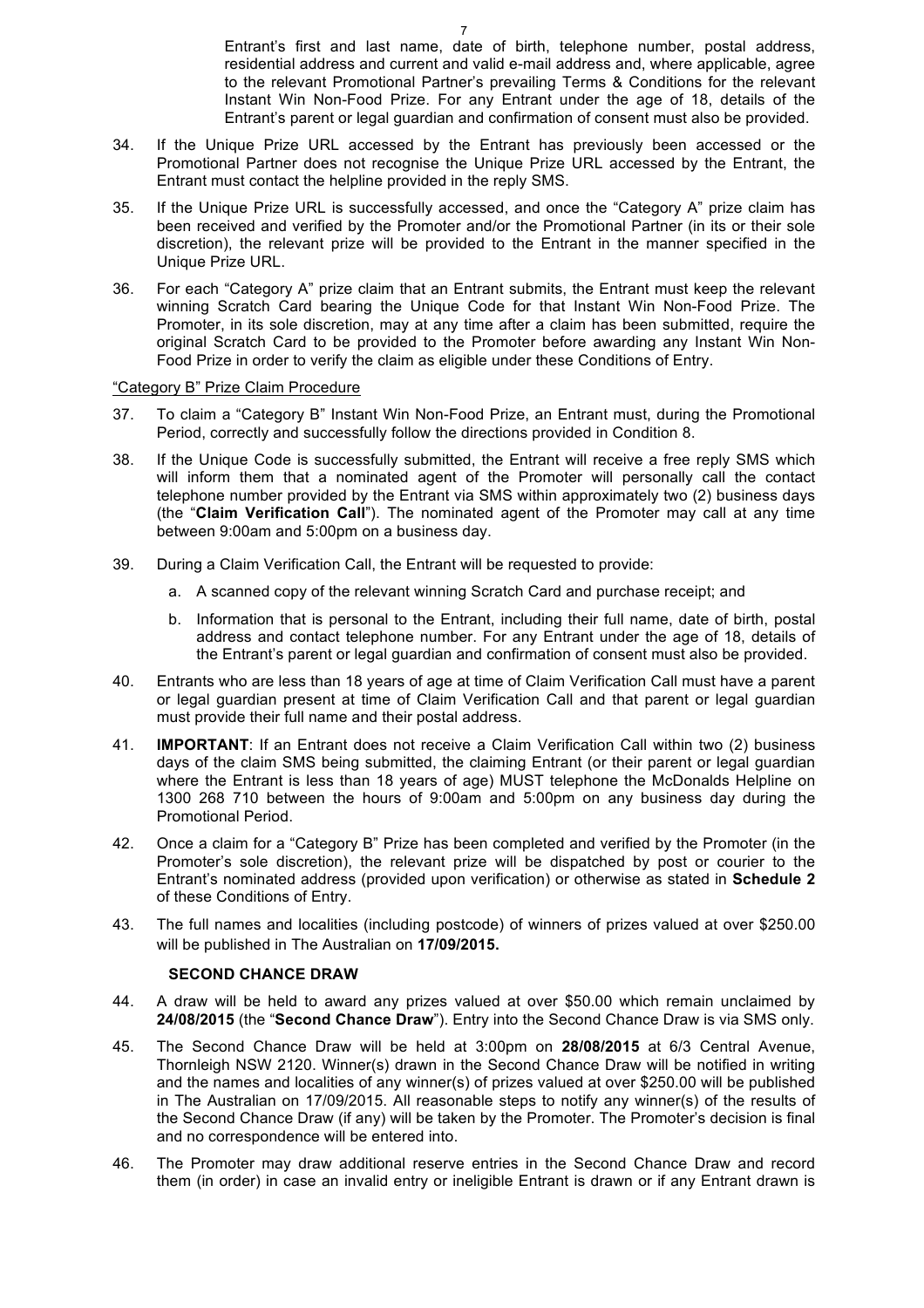unable to accept or declines to participate in a prize. In the event of an invalid entry or ineligible entrant in the Second Chance Draw, or if an Entrant drawn is unable to accept or declines to participate in a prize within the timeframe required by the Promoter (if applicable), then the prize will be awarded to the first reserve entry drawn in the Second Chance Draw. The Promoter will continue this process until all prizes entered into the Second Chance Draw are awarded. If after this process any prize(s) entered into the Second Chance Draw are still not awarded, or if an Entrant drawn cannot be notified, the Promoter will hold an unclaimed prize draw in accordance with Condition 49.

- 47. Entrants will automatically receive one (1) entry into the Second Chance Draw for each winning or non-winning Scratch Card they successfully register via SMS during the Promotional Period in accordance with Condition 8.
- 48. There is no limit to the number of Second Chance Draw entries that an Entrant may submit, however each entry must be based on a separate Unique Code, must be submitted separately, and must independently comply with these Conditions of Entry. Entries into the Second Chance Draw must be received by the Promoter during the Promotional Period.

## **UNCLAIMED PRIZE DRAW**

49. If any prize(s) in the Second Chance Draw remain(s) unclaimed by 27/11/2015, the Promoter will conduct a further draw at the same time and place as the Second Chance Draw on 30/11/2015 in order to distribute such prize(s), subject to any written directions given under applicable State and Territory legislation. Winner(s) drawn in the unclaimed prize draw will be notified in writing and the names and localities of any winner(s) of prizes valued at over \$250.00 will be published in The Australian on 21/12/2015.

## **PRIZES GENERALLY**

- 50. If a prize (or part of a prize) becomes unavailable, for any reason beyond the Promoter's reasonable control, then a comparable prize (or part of a prize) of equal or greater value will be awarded in lieu, subject to any written directions made under applicable State or Territory legislation.
- 51. Prizes are not transferable or exchangeable and cannot be taken as cash (unless otherwise indicated). Prizes must be taken as offered and cannot be varied. Prizes cannot be used or redeemed in conjunction with any other offer. The Promoter accepts no responsibility for any tax implications that may arise from any prize winnings. Independent financial advice should be sought.
- 52. All prizes, except Instant Win Food Prizes, that are won by an Entrant who is under the age of 18 years at time of entry, will be awarded, on behalf of the Entrant, to the parent or legal guardian of the Entrant who consented to the Entrant entering the Promotion.
- 53. Prizes will be delivered (if applicable) to Australian addresses only.
- 54. The Instant Win Food Prize values and the maximum number of each Instant Win Food Prize that may be won are specified in the Instant Win Food Prize Table (see Condition 15). The maximum total value of all available Instant Win Food Prizes is **\$251,100.00**.
- 55. The Instant Win Non-Food Prize values and the maximum number of each Instant Win Non-Food Prize that may be won are specified in the Instant Win Non-Food Prize Table (see Condition 22). The maximum total value of all available Instant Win Non-Food Prizes is up to **\$1,108,850.00**.
- 56. Total maximum prize pool value is up to **\$1,359,950.00** (current as at May 2015).

# **GENERAL**

57. Entrants can only enter in their own name. Entrants who provide incorrect, misleading or fraudulent information are ineligible to participate in the promotion and all entries of an Entrant who is deemed by the Promoter to have provided incorrect, misleading or fraudulent information may, at the discretion of the Promoter, be deemed invalid. The Promoter reserves the right to request the Entrant produce (within the requested time) appropriate photo identification or other documentation (to the Promoter's satisfaction, at its sole discretion) in order to confirm the Entrant's identity, age, residential address, eligibility to enter and claim a prize, that the Entrant obtained the bill payer's consent to enter by SMS (where applicable) before submitting their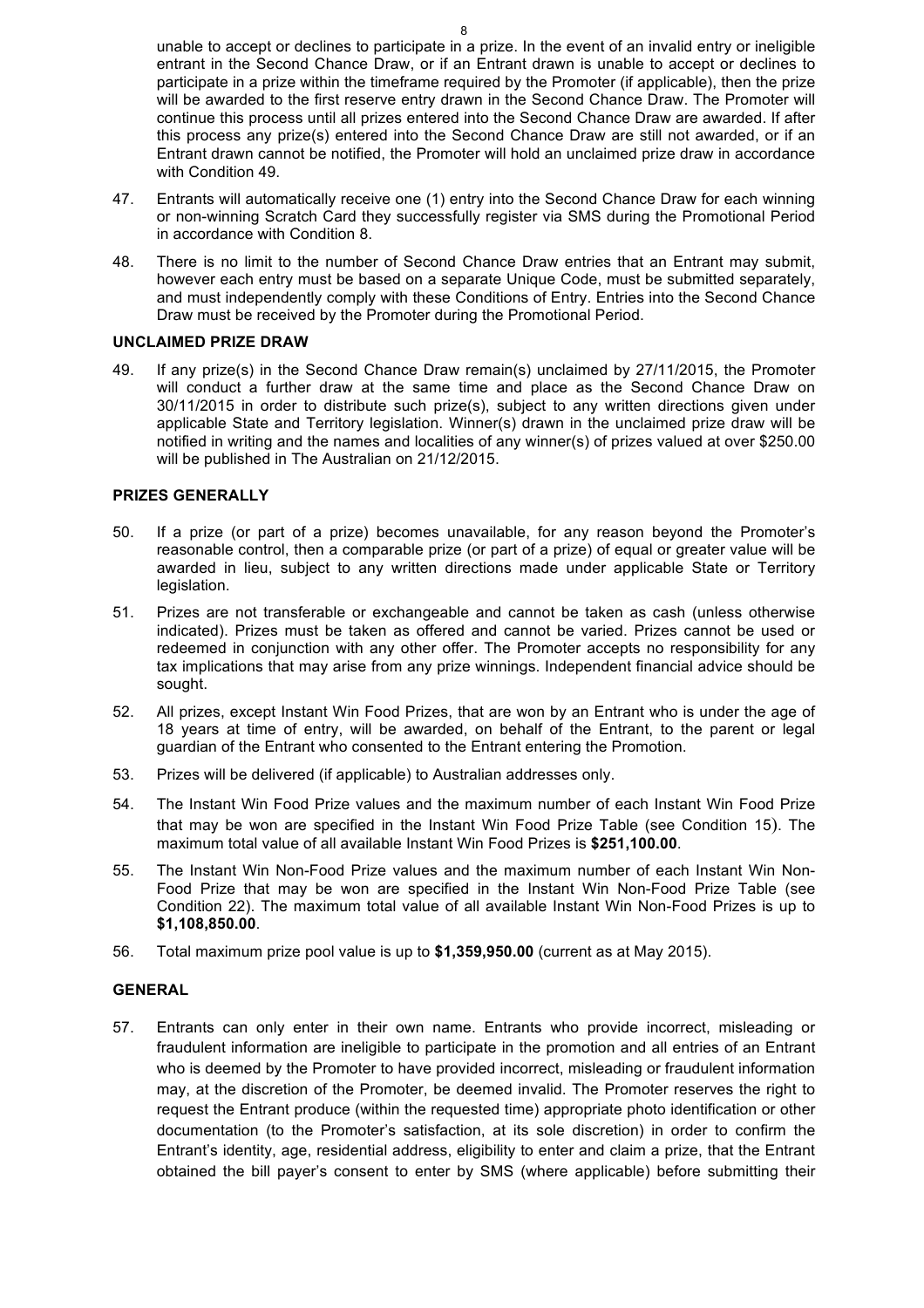entry, that the Entrant has a clear relationship with the end mobile device used to enter via SMS (where applicable), and any information submitted by the Entrant in entering the promotion, before issuing a prize (including confirming consent of an Entrant's parent or legal guardian and the name, age and address of the parent or legal guardian that gave their consent, where an Entrant is under 18 years of age).

- 58. If any documentation required by the Promoter is not received by the Promoter (or its nominated agent) or an Entrant or entry has not been verified or validated to the Promoter's satisfaction then all the entries of that Entrant may be ineligible and deemed invalid.
- 59. A prize will only be awarded following any winner validation and verification that the Promoter requires in its sole discretion.
- 60. It is a condition of accepting a prize that a winner may be required to sign a legal release(s) in a form determined by the Promoter in its absolute discretion. A winner must sign any document required by the Promoter (in its absolute discretion) with respect to the assignment of any prize (if applicable).
- 61. Prizes will only be awarded where the Unique Code fulfils all of the requirements of the Promoter's verification tests and procedures. The verification tests and procedures shall be determined by the Promoter in its absolute discretion.
- 62. The use of any automated entry software or any mechanical, electronic or other means that allows an Entrant to automatically enter repeatedly is prohibited and will render all entries submitted by that Entrant invalid.
- 63. Any attempt to cause malicious damage or interference with the normal functioning of the SMS applications, or to otherwise undermine the legitimate operation of this promotion may be a violation of criminal and civil laws and should such an attempt be made, whether successful or not, the Promoter reserves the right to seek damages to the fullest extent permitted by law. If the Promoter suffers loss or incurs any costs in connection with any breach of these conditions of entry or any other legal obligation by an Entrant, the Entrant agrees to indemnify the Promoter for those losses, damages and costs.
- 64. The Promoter, its franchisees and its associated agencies and companies excludes all liability (including negligence) except for any liability that cannot be excluded by law including any applicable consumer guarantee under the Australian Consumer Law), for any direct or indirect injury, loss and/or damage arising in any way out of the promotion. This includes, but is not limited to: (i) technical malfunctions, delays or failures, including those resulting from accessing any materials related to this promotion and any incorrect, inaccurate or incomplete information communicated in the course of, or in connection with, this promotion as a result of any technical malfunctions, delays or failures; (ii) theft, unauthorised access or third party interference; (iii) lost or damaged entries, prize claims or prizes; and/or (iv) acceptance and/or use of any prize. Applicable manufacturers and/or distributors should be contacted in regards to all prize warranty claims.
- 65. The Promoter and its associated agencies and companies are not responsible for any problems, delays or technical malfunction of any telephone or network or lines, servers or providers, computer equipment, software, technical problems or traffic congestion on a network or a mobile network or any combination thereof, or any other technical failures including any damage to Entrant's or any other person's mobile handset, computer or peripherals related to, or resulting from, participation in this promotion or the downloading of any materials related to this promotion.
- 66. The Promoter will not be responsible for any incorrect, inaccurate or incomplete information communicated in the course of, or in connection with, this promotion if the deficiency is occasioned by any cause outside the reasonable control of the Promoter including but without limitation technical malfunctions or failures.
- 67. If for any reason this promotion is not capable of running as planned for any reason beyond the reasonable control of the Promoter including because of war, terrorism, state of emergency or disaster (including natural disaster), infection by computer virus, bugs, tampering, unauthorised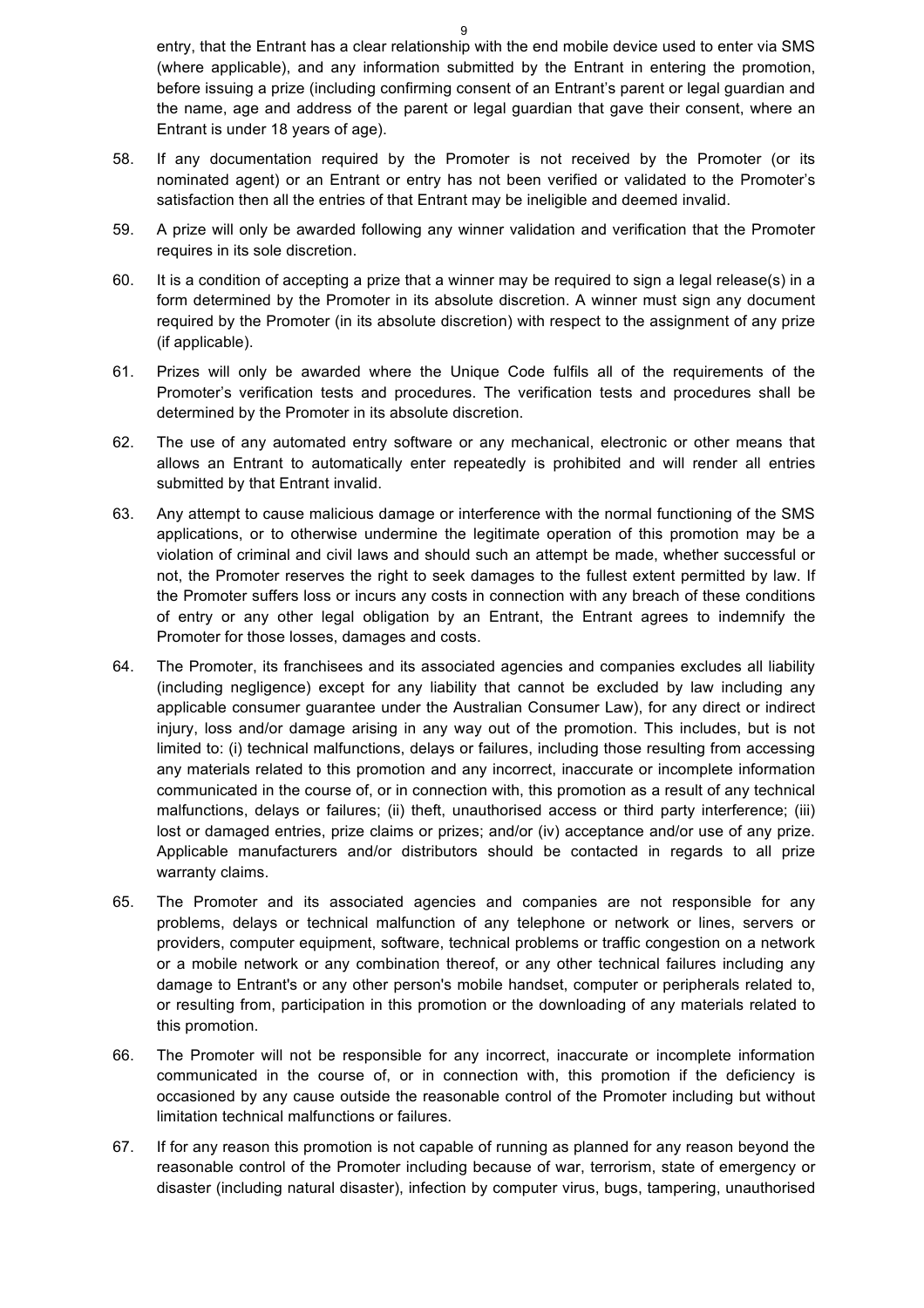intervention, technical failures or any which corrupt or affect the administration, security, fairness, integrity or proper conduct of this promotion, the Promoter reserves the right, in its sole discretion, to cancel, terminate, modify or suspend the promotion and/or if necessary to provide an alternative prize or prizes to the same value as an original prize or prizes, subject to any written directions made under applicable State or Territory legislation.

- 68. The Promoter reserves the right to verify the validity of any and all entries and reserves the right to disqualify any Entrant for: (a) tampering with the entry process; (b) for submitting an entry which is not in accordance with these Conditions of Entry; or (c) if the Entrant is engaged in any unlawful or other improper misconduct calculated to jeopardise the fair and proper conduct of the promotion. The Promoter's legal rights to recover damages or other compensation from such an offender are reserved.
- 69. As a condition of entering this promotion, an Entrant consents to, in the event they are a winner, the Promoter using the Entrant's name, likeness, image and/or voice (including photograph, film and/or recording of the same) in any media for an unlimited period of time without further notification, remuneration or compensation for the purpose of promoting, publicising or marketing the promotion (including any outcome), and/or promoting any products or services manufactured, distributed and/or supplied by the Promoter. The Entrant agrees that, in the event they are a winner, the Entrant will participate in all reasonable promoted activities in relation to the Promotion as requested by the Promoter and its agents.
- 70. An entry and any copyright subsisting in an entry irrevocably becomes, at time of entry, the property of the Promoter. The Promoter collects personal information about an Entrant to include the Entrant in the promotion and, where appropriate, award prizes. If the personal information requested is not provided, the Entrant cannot participate in the promotion and is deemed ineligible.
- 71. The Promoter will make available to each Entrant, prior to or at time of entry into the promotion, a collection statement that details the Personal Information being collected, the purpose of its collection, where the Personal Information will be stored and how it will be shared with third parties. The collection statement will comply with the Promoter's disclosure obligations under the *Privacy Act 1988* (Cth).
- 72. Promotional Partners are responsible for their own privacy practices and Entrants should check Promotional Partner Websites for their respective privacy statements. The Promoter is not responsible, nor does it accept any liability, for the privacy practices of Promotional Partners.
- 73. An Entrant can gain access to, update or correct any personal information held by the Promoter by contacting the Promoter's Privacy Officer at PO BOX 392, Pennant Hills NSW 2120. All personal information will be stored at the office of the Promoter and/or its promotional partners, promotional agents and prize suppliers. A copy of the Promoter's Privacy Policy in relation to the treatment of personal information collected may be accessed on www.mcdonalds.com.au. These Conditions of Entry will prevail to the extent of any inconsistency between these Conditions of Entry and the Promoter's Privacy Policy.
- 74. By participating in the promotion, an Entrant also acknowledges that a further primary purpose for collection of the Entrant's personal information by the Promoter is to enable the Promoter to use the information to assist the Promoter in improving goods and services and to contact the Entrant in the future with information on special offers or to provide the Entrant with marketing materials via any medium including mail, telephone and commercial electronic messages (SMS (Short Message Service), MMS (Multimedia Message Service), IM (Instant Messaging) and email) or any other form of electronic, emerging, digital or conventional communications channel whether existing now or in the future. The Promoter may share information with its Australian related companies, promotional partners, promotional agents and prize suppliers, who may contact the Entrant with information about McDonald's, including special offers, market research or to provide the Entrant with marketing materials in this way. By entering the promotion, an Entrant acknowledges and agrees that the Promoter may use the Entrant's personal information in the manner set out in this condition.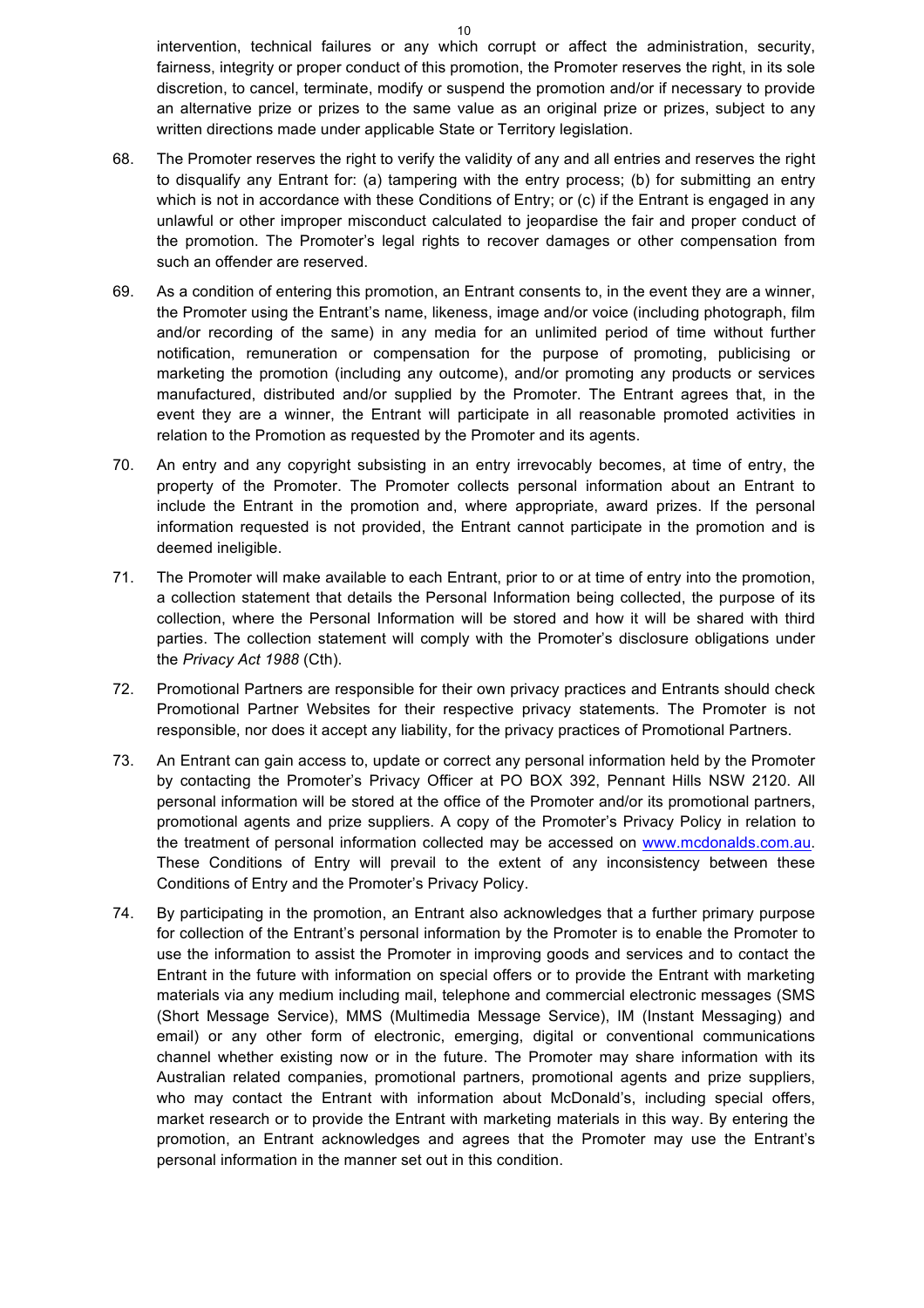- 75. In these Conditions of Entry: "**Australian Consumer Law**" means Schedule 2 of the *Competition and Consumer Act 2010* (Cth). **"Personal Information"** means, for the purpose of the *Privacy Act 1988* (Cth), information or an opinion about an identified individual, or an individual who is reasonably identifiable, whether the information or opinion is true or not and whether the information or opinion is recorded in a material form or not.
- 76. **Promoter:** McDonald's Australia Limited, ABN 43 008 496 928, of 21–29 Central Avenue, Thornleigh NSW 2120. Telephone: (02) 9875 6666.

**VIC Permit No. 15/1099 NSW Permit No. LTPS/15/03774 SA Permit No. T15/855**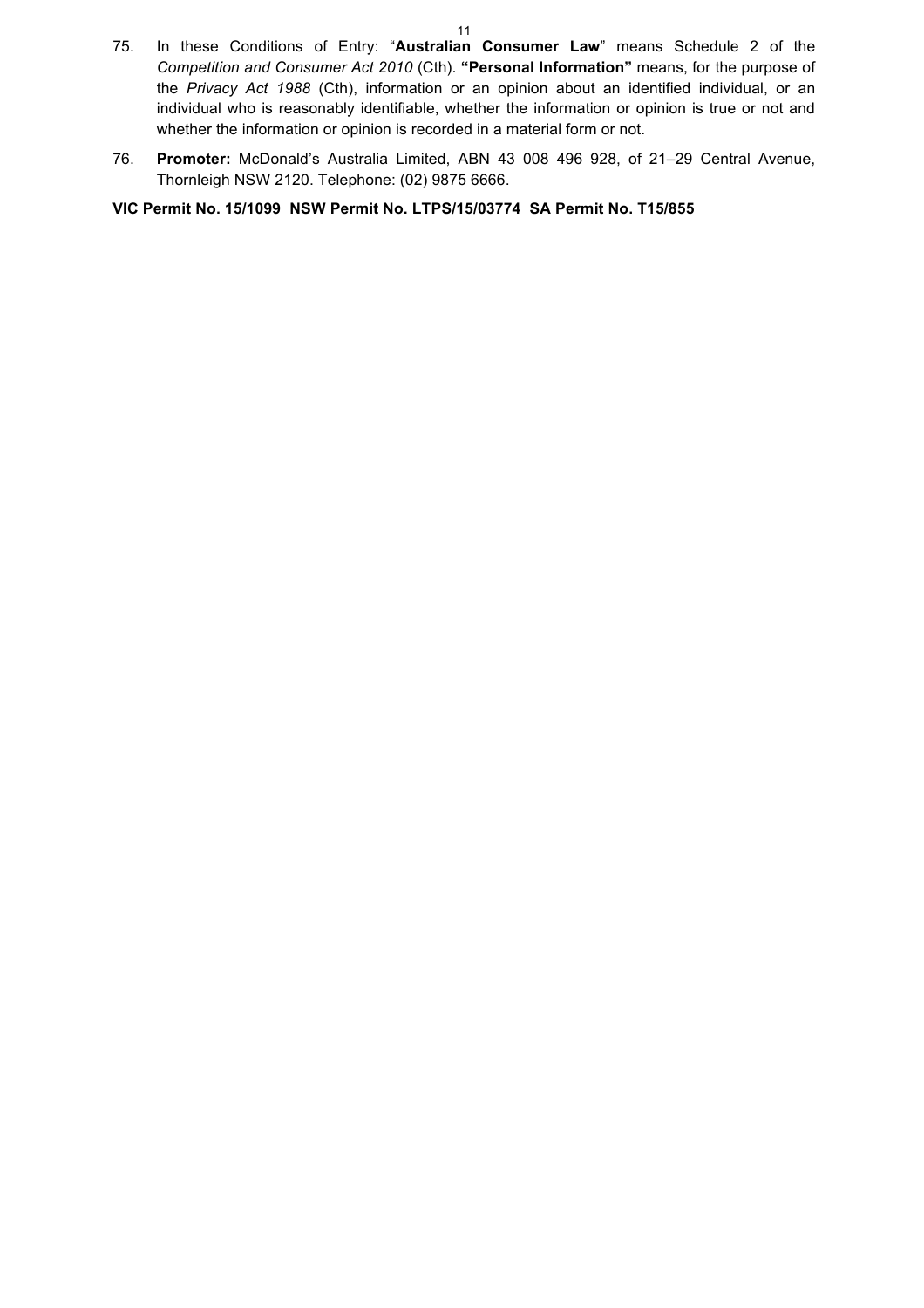# **SCHEDULE 1**

| <b>Instant Win Food Prize Table</b>                 |                                 |          |                   |                  |
|-----------------------------------------------------|---------------------------------|----------|-------------------|------------------|
| Column 1                                            | Column <sub>2</sub>             | Column 3 | Column 4          | Column 5         |
| <b>Winning Prize Icon</b>                           | <b>Instant Win Food Prize</b>   | RRP each | Max No. of Prizes | <b>Total RRP</b> |
| <b>ICED DONUT</b>                                   | <b>Iced Donut</b>               | \$2.75   | 13,500            | \$37,125.00      |
| <b>MACARON</b>                                      | <b>Macaron</b>                  | \$1.95   | 36,000            | \$70,200.00      |
| <b>McCAFÉ MUFFIN</b>                                | <b>McCafe Muffin</b>            | \$2.95   | 9,000             | \$26,550.00      |
| <b>SLICE OF</b><br><b>McCAFÉ CAKE</b>               | <b>Slice of McCafe Cake</b>     | \$3.95   | 4,500             | \$17,775.00      |
| <b>RAISIN TOAST</b>                                 | <b>Raisin Toast</b>             | \$1.55   | 9,000             | \$13,950.00      |
| <u>McCafe</u><br><b>TALL HOT McCAFÉ</b><br>BEVERAGE | <b>Tall Hot McCafe Beverage</b> | \$4.75   | 18,000            | \$85,500.00      |

## **ADDITIONAL TERMS AND CONDITIONS FOR INSTANT WIN FOOD PRIZES**

#### General

- 1. The RRP of each Instant Win Food Prize, the total number of possible Instant Win Food Prizes to be awarded for the Promotion and the total maximum RRP of the Instant Win Food Prizes are in accordance with the table above.
- 2. Entrants must claim Instant Win Food Prizes in accordance with the 'HOW TO CLAIM AN "INSTANT WIN FOOD PRIZE"' section in these Conditions of Entry, otherwise their Instant Win Food Prize(s) will be forfeited.
- 3. Instant Win Food Prizes are valid for the individual food/beverage item listed on the Winning Instant Win Food Prize Card only, and cannot be used in combination to claim or discount any McDonald's 'Extra Value Meals' or any other form of meal deal.
- 4. Instant Win Food Prizes are valid for the particular size, type and flavour of the Instant Win Food Prize item only, and cannot be used in combination to claim or discount any other sized food/beverage item.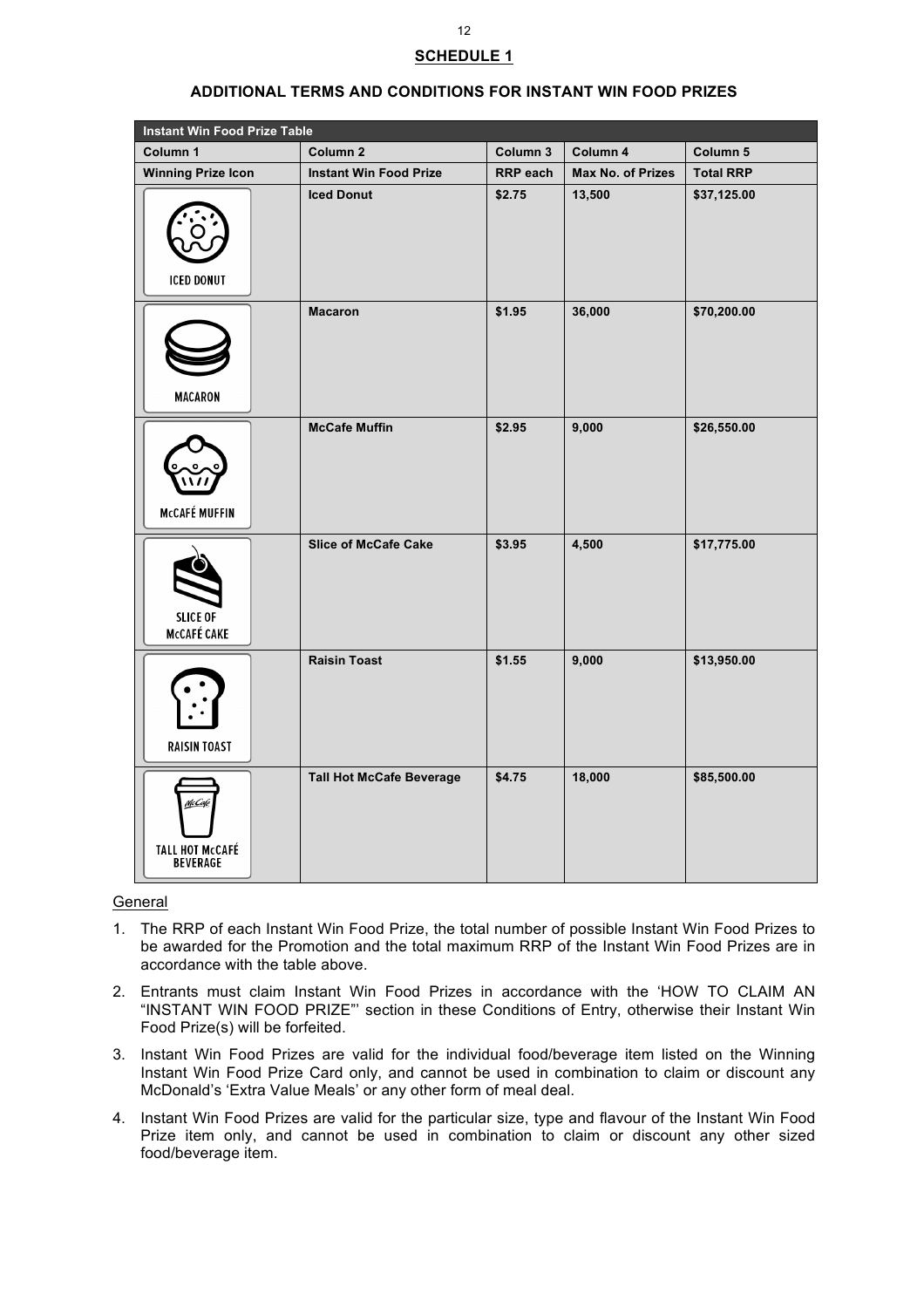- 5. The Promoter and Participating McDonald's Restaurants reserve the right to substitute ingredients of any Instant Win Food Prize as a result of seasonal, supplier or other variability outside the reasonable control of the Promoter. No requests by an Entrant to substitute or vary an Instant Win Food Prize will be accepted.
- 6. Redemption of an Instant Win Food Prize is subject to availability at each Participating McDonald's Restaurant and may not be available at a particular Participating McDonald's Restaurant. The Promoter accepts no responsibility for an Instant Win Food Prize being unavailable at a Participating McDonald's Restaurant. In the event an Instant Win Food Prize is unavailable at a Participating McDonald's Restaurant, an Entrant may attempt to claim the Instant Win Food Prize at another Participating McDonald's Restaurant or at a later time and/or date at the same Participating McDonald's Restaurant, but only during the Promotional Period.
- 7. An Entrant is responsible for ensuring that an Instant Win Food Prize is consistent with their dietary requirements.
- 8. All additional and ancillary costs not expressly stated, but which may be incurred in acceptance and consumption of an Instant Win Food Prize, are the responsibility of the Entrant who claims the Instant Win Food Prize. Such additional costs include, but are not limited to, the Entrant's transport to and from a Participating McDonald's Restaurant.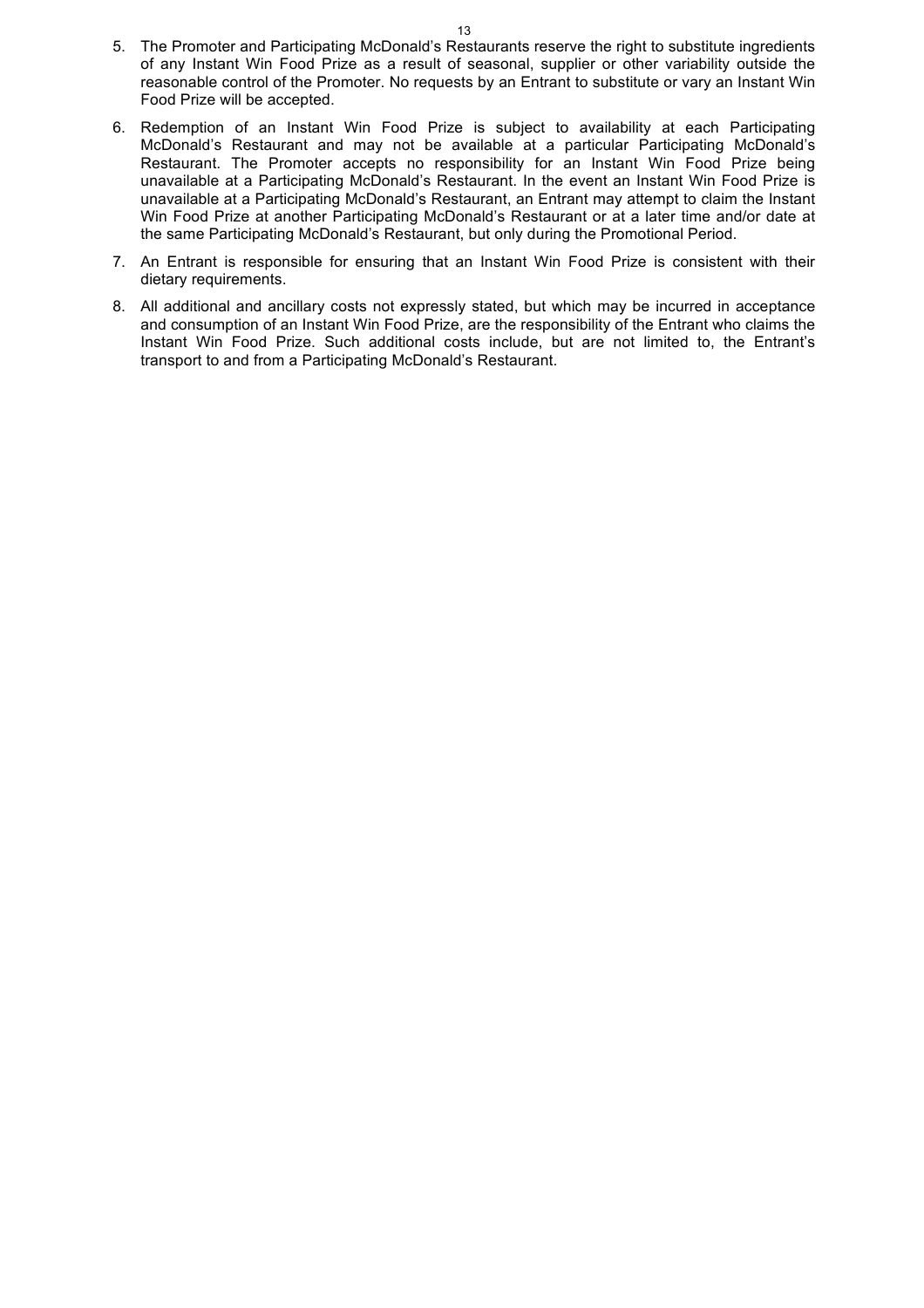#### 14

# **SCHEDULE 2: ADDITIONAL TERMS AND CONDITIONS FOR INSTANT WIN NON-FOOD PRIZES**

| <b>Instant Win Non-Food Prize Table</b> |                                                |                      |                          |                        |
|-----------------------------------------|------------------------------------------------|----------------------|--------------------------|------------------------|
| Column 1                                | Column <sub>2</sub>                            | Column 3             | Column 4                 | Column 5               |
| <b>Winning Prize Icon</b>               | <b>Instant Win Non-Food Prize</b>              | <b>Value of Each</b> | <b>Max No. of Prizes</b> | <b>Total Max Value</b> |
| \$20,000 CASH                           | \$20K CASH PRIZE                               | \$20,000.00          | $\overline{3}$           | \$60,000.00            |
| \$50<br>\$50 FUEL CARD                  | \$50 Caltex Fuel Voucher                       | \$50.00              | 100                      | \$5,000.00             |
| \$25<br>\$25 FUEL CARD                  | \$25 Caltex Fuel Voucher                       | \$25.00              | 250                      | \$6,250.00             |
| <b>MAG SUBSCRIPTION</b>                 | Free 1 Issue Online Mag<br><b>Subscription</b> | \$3.00               | 120,000                  | \$360,000.00           |
| <b>MUSIC DOWNLOAD</b>                   | <b>Free Music Download</b>                     | \$5.97               | 80,000                   | \$477,600.00           |
| ADMIT 1<br><b>CINEMATICKET</b>          | <b>Single Cinema Ticket</b>                    | \$20.00              | 10,000                   | \$200,000.00           |

# General

- 1. The value of each Instant Win Non-Food Prize, the total number of possible Instant Win Non-Food Prizes to be awarded for the Promotion and the total maximum value of the Instant Win Non-Food Prizes are in accordance with the table above.
- 2. Entrants must claim Instant Win Non-Food Prizes in accordance with the 'HOW TO CLAIM AN INSTANT WIN NON-FOOD PRIZE' section in these Conditions of Entry, otherwise their Instant Win Non-Food Prize(s) will be forfeited.
- 3. All Instant-Win Non-Food Prizes are subject to the Promotional Partners' prevailing Terms & Conditions. Additional Terms and Conditions of Instant Win Non-Food Prizes are detailed below.

#### \$20,000 Cash

- 1. Each \$20,000 Cash prize is valued at **\$20,000.00**.
- 2. Each \$20,000 Cash prize will be provided to the winner on a cheque made payable to the winner.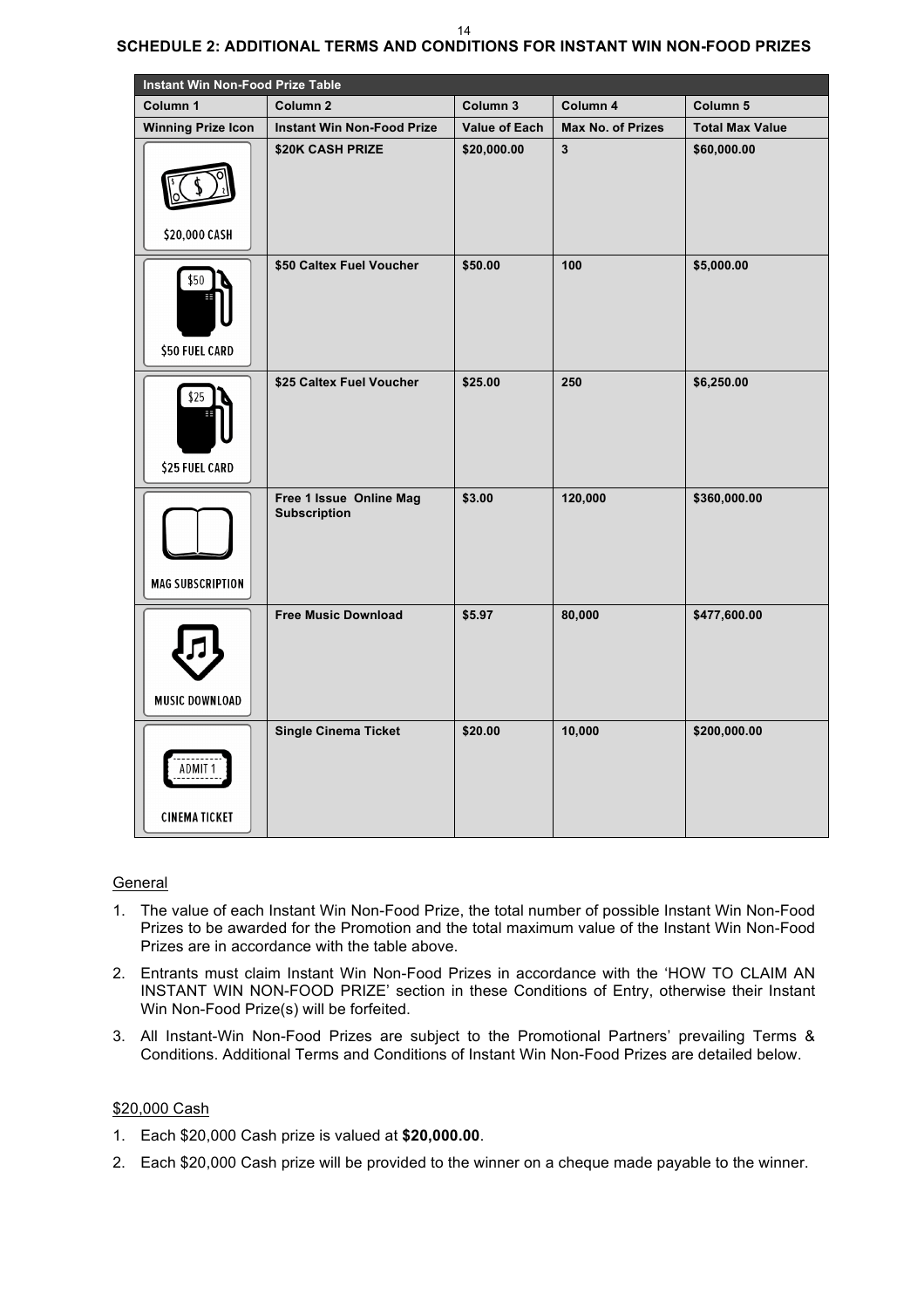- 1. Each \$50 Caltex® StarCash prize comprises of one (1) StarCash card entitling the winner to redeem **\$50.00** worth of fuel at Caltex outlets Australia wide.
- 2. \$50 Caltex StarCash prizes are valid until **01/07/2016** and are partially redeemable. Any value of the prize that is not redeemed by this date will be forfeited. If a winner uses the \$50 Caltex StarCash prize in excess of its value, the winner will be responsible to pay for the balance exceeding the value of the \$50 Caltex StarCash prize. No compensation will be payable if a winner is unable to redeem the \$50 Caltex StarCash prize (in whole or part) as stated for whatever reason.
- 3. \$50 Caltex StarCash prizes are subject to the gift card's prevailing terms and conditions of use (available at www.caltex.com.au), including expiration dates, and are not replaceable or refundable if lost, stolen or damaged. These conditions apply to any use of a Caltex StarCash Card ("**Card**") by any person ("**Customer**"):
	- a. Acceptance of Conditions of Use: Any use of a Card by a Customer will be deemed to be an acceptance of these conditions.
	- b. Validity of Card: Where a signature panel is provided on a Card, the Customer must sign the Card immediately. Any relevant Card which has not been signed will not be accepted.
	- c. Verification of Card: If a Card has a PIN verification, the customers must enter the PIN at the time of purchase.
	- d. Purchase of Goods and Services: The Card may only be used at Caltex/Ampol outlets where EFTPOS facilities are available and operational. The Card can be used to purchase (or part pay in conjunction with cash) any goods or services available at these outlets.
	- e. No cash: No cash out facilities are available with the Card and the Card is not redeemable for cash.
	- f. Customer Responsibility: Customer must ensure all details on any receipt are correct. Any dispute regarding receipt details is between the Customer and the Caltex outlet.
	- g. Non-Supply of Goods or Services: Caltex will have no liability to the Customer where an authorised dealer refuses to supply products or services to the Customer.
	- h. Property and Loss: The Card remains the property of Caltex. If any Card is lost or stolen, or if the Customer becomes aware of the possibility of any unauthorised use of the Card, the Customer must IMMEDIATELY notify Caltex on 1300 365 096. Until the Customer has given Caltex such notice, the Customer is liable for any unauthorised use of the Card. Caltex will not replace a Card with a face value of less than \$150.00. If Caltex replaces any Card, a card replacement fee of \$50.00 will be charged.
	- i. Purchase Limit: The total amount of purchases made by a Customer on a Card must not exceed the face value of the Card or reissued value of a replacement Card. The Caltex EPTPOS system will check for any purchase in excess of this limit. If the Customer's purchases exceed the face value of the Card, the Customer is liable to Caltex for the payment in cash of any such excess.
	- j. Expiry: The Card expires **01/07/2016**. The Card cannot be used after the expiry date. Any balance that remains on the card after expiry will not be available for use.
	- k. Use of Card at Unmanned Locations: Cards can only be used at unmanned locations if they have PIN verification. Therefore, the Customer must request PIN verification when ordering a Card if the Customer wishes to use a Card at an unmanned location.

# \$25 Caltex® StarCash

- 1. Each \$25 Caltex® StarCash prize comprises of one (1) StarCash card entitling the winner to redeem **\$25.00** worth of fuel at Caltex outlets Australia wide.
- 2. \$25 Caltex StarCash prizes are valid until **01/07/2016** and are partially redeemable. Any value of the prize that is not redeemed by this date will be forfeited. If a winner uses the \$25 Caltex StarCash prize in excess of its value, the winner will be responsible to pay for the balance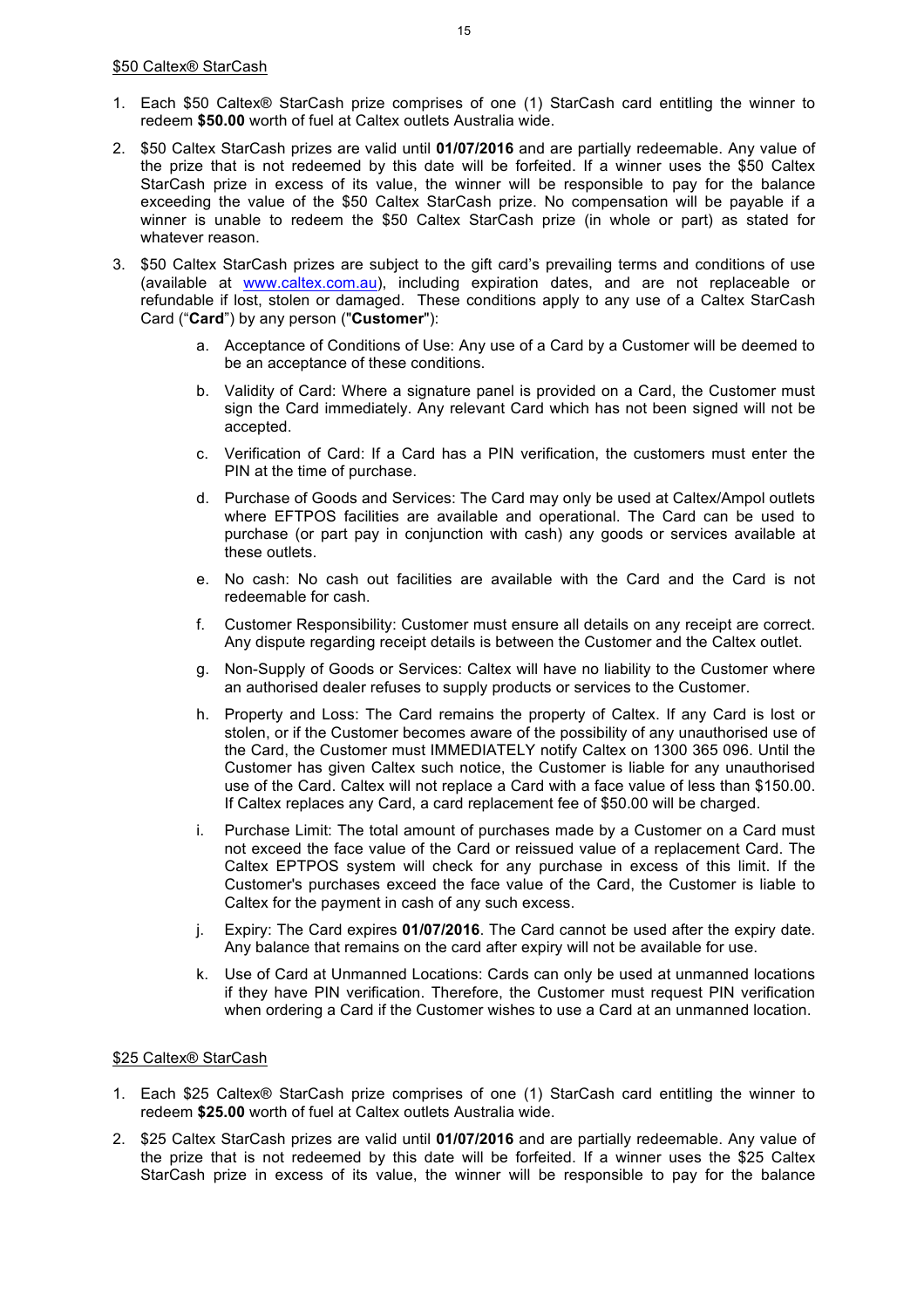exceeding the value of the \$25 Caltex StarCash prize. No compensation will be payable if a winner is unable to redeem the \$25 Caltex StarCash prize (in whole or part) as stated for whatever reason.

- 3. \$25 Caltex StarCash prizes are subject to the gift card's prevailing terms and conditions of use (available at www.caltex.com.au), including expiration dates, and are not replaceable or refundable if lost, stolen or damaged. These conditions apply to any use of a Caltex StarCash Card ("**Card**") by any person ("**Customer**"):
	- a. Acceptance of Conditions of Use: Any use of a Card by a Customer will be deemed to be an acceptance of these conditions.
	- b. Validity of Card: Where a signature panel is provided on a Card, the Customer must sign the Card immediately. Any relevant Card which has not been signed will not be accepted.
	- c. Verification of Card: If a Card has a PIN verification, the customers must enter the PIN at the time of purchase.
	- d. Purchase of Goods and Services: The Card may only be used at Caltex/Ampol outlets where EFTPOS facilities are available and operational. The Card can be used to purchase (or part pay in conjunction with cash) any goods or services available at these outlets.
	- e. No cash: No cash out facilities are available with the Card and the Card is not redeemable for cash.
	- f. Customer Responsibility: Customer must ensure all details on any receipt are correct. Any dispute regarding receipt details is between the Customer and the Caltex outlet.
	- g. Non-Supply of Goods or Services: Caltex will have no liability to the Customer where an authorised dealer refuses to supply products or services to the Customer.
	- h. Property and Loss: The Card remains the property of Caltex. If any Card is lost or stolen, or if the Customer becomes aware of the possibility of any unauthorised use of the Card, the Customer must IMMEDIATELY notify Caltex on 1300 365 096. Until the Customer has given Caltex such notice, the Customer is liable for any unauthorised use of the Card. Caltex will not replace a Card with a face value of less than \$150.00. If Caltex replaces any Card, a card replacement fee of \$50.00 will be charged.
	- i. Purchase Limit: The total amount of purchases made by a Customer on a Card must not exceed the face value of the Card or reissued value of a replacement Card. The Caltex EPTPOS system will check for any purchase in excess of this limit. If the Customer's purchases exceed the face value of the Card, the Customer is liable to Caltex for the payment in cash of any such excess.
	- j. Expiry: The Card expires **01/07/2016**. The Card cannot be used after the expiry date. Any balance that remains on the card after expiry will not be available for use.
	- k. Use of Card at Unmanned Locations: Cards can only be used at unmanned locations if they have PIN verification. Therefore, the Customer must request PIN verification when ordering a Card if the Customer wishes to use a Card at an unmanned location.

# Universal Music Download

- 1. Each Universal Music Download prize is valued at \$5.97.
- 2. The Promotional Partner for the Universal Music Download prizes is TLC Marketing Worldwide Pty Ltd (ACN 124 275 921) ("**TLC**").
- 3. Instructions on how to claim your prize of digital track downloads form part of these terms and conditions. Participation in this offer is deemed acceptance of these terms and conditions.
- 4. To claim Universal Music Download prizes, each comprising of three (3) individual track downloads of Universal Music artists (the "**Prize**"), winners must enter their Unique Prize Code and any required personal information on the Promotional Partner Website, located at www.theinsong.com/mccafe in order to claim their Prize. Winners will then be directed to select their tracks on an online redemption store. Once the tracks are selected, winners will be required to add the tracks to their cart and register on TheInsong. The next step will be to enter the Unique Prize Code to ensure no charge is levied for the Prize. The track downloads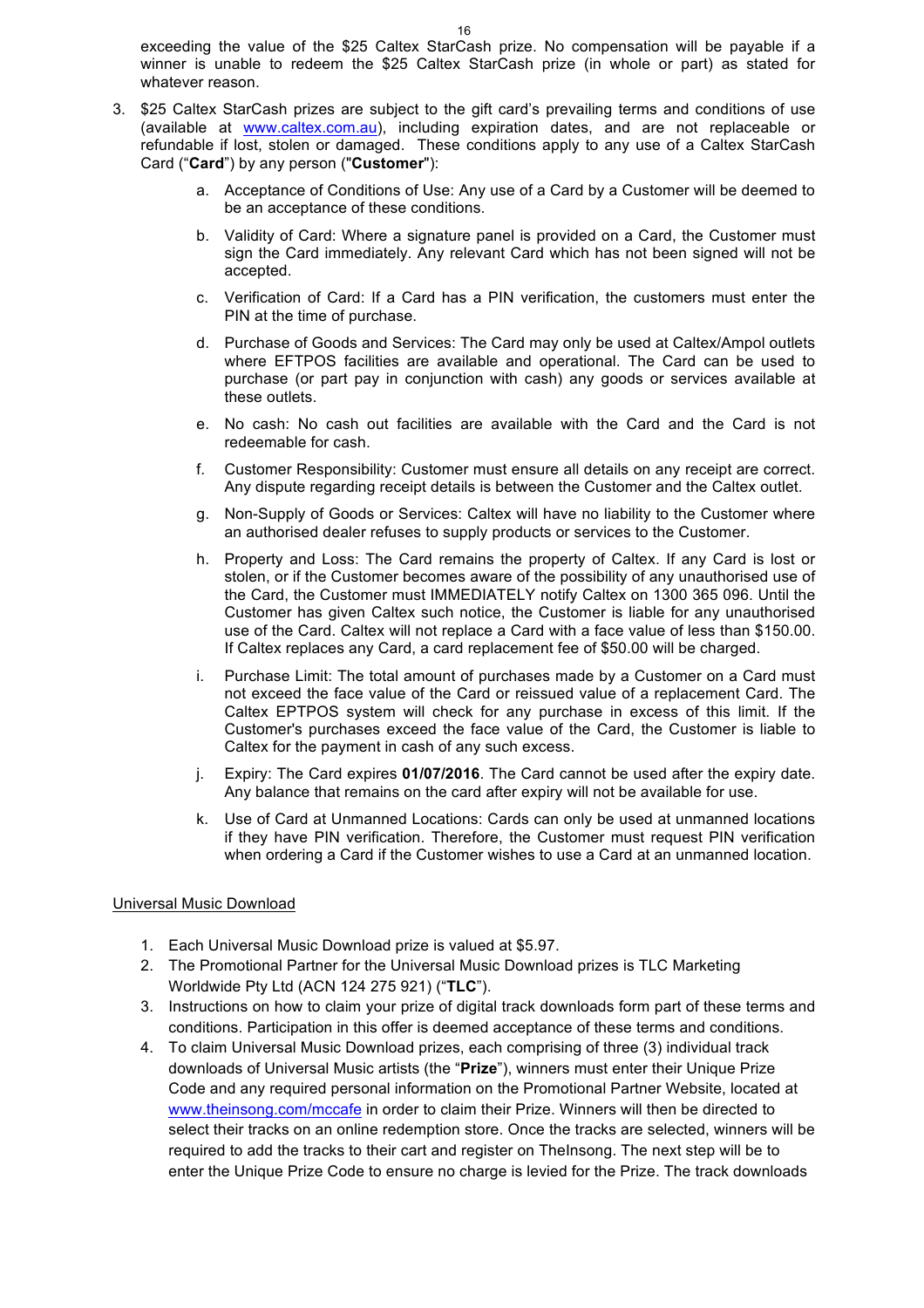are then made available to download. A download link is also emailed to winners to their nominated email address to download at a later date. This link is valid for thirty (30) days. If more than three (3) tracks are selected, winners will be required to enter payment details for additional track/album selections. Tracks of equal or greater value will be charged if the downloads exceed three (3) tracks.

- 5. The Prize is personal to each winner, and cannot be transferred, shared or assigned in any manner.
- 6. Incomprehensible and incomplete subscriptions will be deemed invalid and not eligible for the Prize.
- 7. TLC reserves the right to request winners to provide proof of identity and/or proof of transaction (including receipt or Scratch Card) in order to claim the Prize. Proof of purchase or identification considered suitable for verification is at the discretion of TLC. In the event that a consumer cannot provide suitable proof, the winner will forfeit the Prize in whole and no substitute will be offered.
- 8. TLC reserves the right, at any time, to verify the validity of Prize claims, and to disqualify any entrant who submits a claim for a Prize that is not in accordance with the Conditions of Entry (including this Schedule 2) or who tampers with the claim process. Failure by TLC to enforce any of its rights at any stage does not constitute a waiver of those rights.
- 9. Any Prize claim that is made on behalf of a winner by a third party will be invalid.
- 10. Winners will have until 31<sup>st</sup> December 2015 to claim their Prize, otherwise it will be forfeited. No downloads will be made available to winners after this date.
- 11. Winners can download any track on the store with some exceptions. This may change from time to time and is at the discretion of TLC and Universal Music Australia.
- 12. Track downloads cannot be transferred for cash or credit. The Prize cannot be re-sold or used in conjunction with any other special offer.
- 13. Track downloads are in digital format only. Winners must have the ability to download the tracks to get this offer. Neither TLC nor Universal Music Australia assume any liability should the customer not be technologically equipped to download the digital tracks. The cost of accessing the Promotional Partner Website will be dependent on the winner's individual Internet Service Provider.
- 14. TLC, its respective agents, Prize providers and distributors are not liable for lost, stolen or damaged free track downloads, and do not make any contractual promise or representation regarding the quality and/or availability of the services offered and cannot be held liable for any resulting personal loss or damage.
- 15. The Prizes are subject to promotional availability. If the Prize is unavailable, for whatever reason, TLC reserves the right to substitute the Prize for a prize of equal or greater value, subject to any written directions made under applicable State or Territory legislation.
- 16. In the event that for any reason whatsoever a winner does not take an element of the Prize at the time stipulated by TLC then that element of the Prize will be forfeited by the winner and cash will not be awarded in lieu of that element of the Prize.
- 17. Should a winner's contact details change during the promotion, it is the winner's responsibility to notify TLC. A request to access or modify any information provided in an entry should be directed to TLC.
- 18. It is a condition of accepting the Prize that the winner must comply with all the conditions of use of the Prize and the prize supplier's requirements, including (but not limited to) Universal Music Australia's terms and conditions of use, which are available at the dedicated online redemption store.
- 19. In the case of the intervention of any outside act, agent or event which prevents or significantly hinders TLC's ability to proceed with the promotion on the dates and in the manner described in these terms and conditions, including but not limited to vandalism, power failures, tempests, natural disasters, acts of God, civil unrest, strike, war, act of terrorism, the Promoter may in its absolute discretion cancel the promotion and recommence it from the start on the same conditions.
- 20. Neither TLC (nor its third party affiliates, including Universal Music Australia) shall be liable for any loss or damage whatsoever which is suffered (including but not limited to indirect or consequential loss) or for any damage, loss or injury suffered or sustained in connection with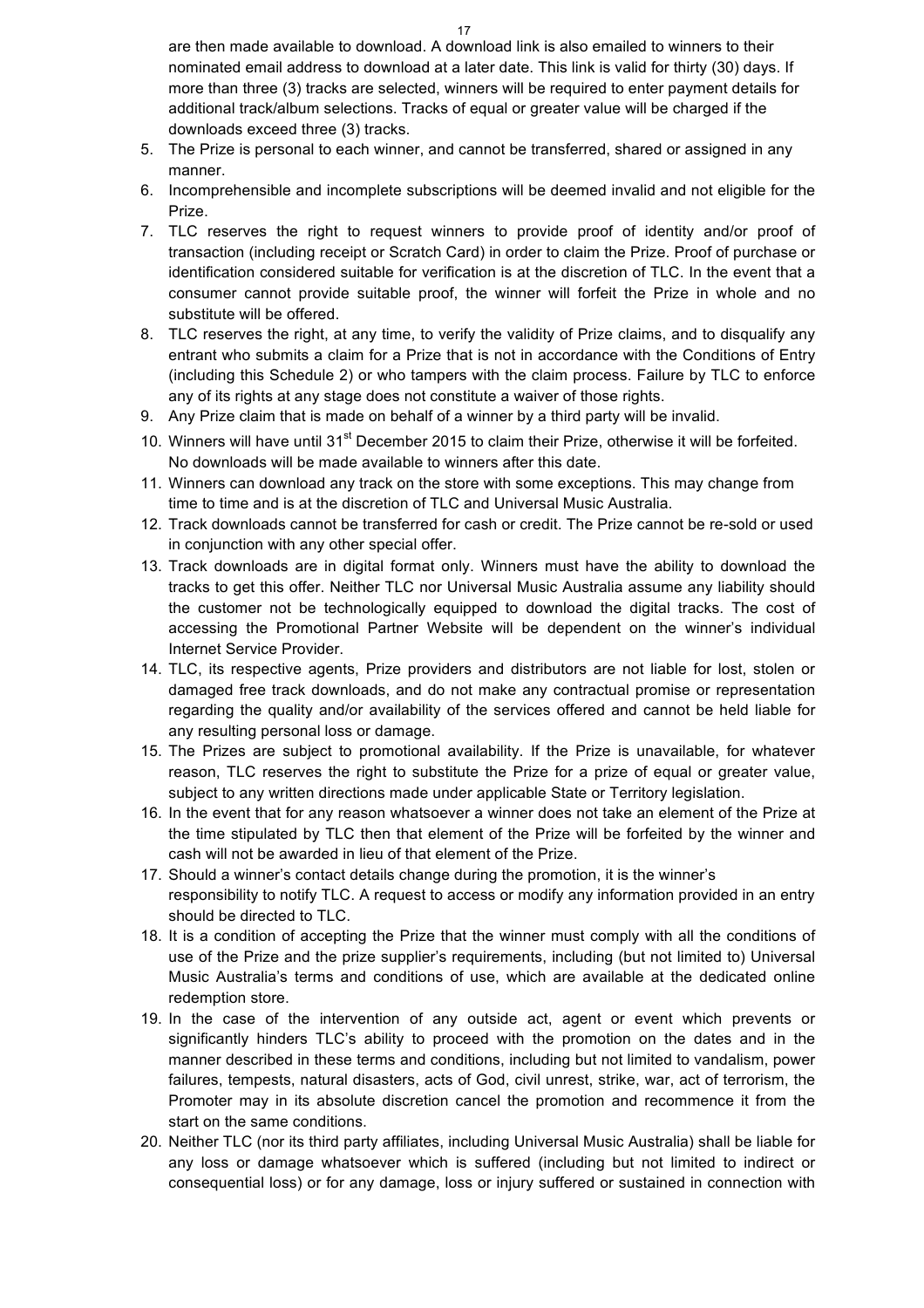any Prize except for any liability which cannot be excluded by law. Neither TLC nor its third party affiliates (including Universal Music Australia) are responsible for any incorrect or inaccurate information, either caused by the winner or for any of the equipment or programming associated with or utilised in this promotion, or for any technical error, or any combination thereof that may occur in the course of the administration of this promotion including any omission, interruption, deletion, defect, delay in operation or transmission, communications line or telephone, mobile or satellite network failure, theft or destruction or unauthorised access to or alteration of entries.

- 21. TLC reserves the right in its sole discretion to disqualify any individual who TLC has reason to believe has breached any of these conditions, or engaged in any unlawful or other improper misconduct calculated to jeopardise the fair and proper conduct of the promotion. TLC's legal rights to recover damages or other compensation from such an offender are reserved.
- 22. TLC is not liable for any tax implications arising from Prize claims. The terms of the Universal Music Download prizes are as stated in these Conditions of Entry (including this Schedule 2) and no other representations (written or oral) shall apply. Nothing in these terms affects any statutory rights a winner may have including under the Australian Consumer Law.
- 23. Universal Music Download prizes are administered by TLC, PO Box R446, Royal Exchange, NSW, 1225. All correspondence regarding these prizes should be directed to Creata at 6/3 Central Avenue, Thornleigh, NSW, 2120 ATTN: McDonald's McCafe Scratch, Match & Win Promotion.
- 24. TLC contact details: PO Box R446, Royal Exchange, NSW, 1225. T: 1800 823 032. F: 02 8904 7299.

## Cinema Ticket Voucher

- 1. Each Cinema Ticket Voucher prize is valued at up to \$20.00.
- 2. The Promotional Partner for the Cinema Ticket Voucher prizes is TLC Marketing Worldwide Pty Ltd (ACN 124 275 921) ("**TLC**").
- 3. Each Cinema Ticket Voucher prize entitles the winner to one (1) adult cinema ticket voucher via the Promotional Partner Website.
- 4. To claim Cinema Ticket Voucher prizes, winners must enter their Unique Prize Code on the Promotional Partner Website at www.mytlcrewards.com/mccafe. Upon entering the Unique Prize Code on the Promotional Partner Website, winners will be required to enter their personal information and choose their preferred cinema in the manner required. Cinema ticket vouchers will be sent via email. Winners will be sent within twenty-four (24) hours of claim their Cinema Ticket Voucher by email to download at time of receipt or at any later time until voucher expiry. Cinema Ticket Vouchers are to be taken to the chosen participating cinema and shown to the cashier on the winner's smartphone for scanning or printed and handed to the cashier who will exchange them for cinema tickets.
- 5. Cinema Ticket Voucher prizes' Unique Prize Codes can only be used once to claim one (1) full priced adult cinema ticket voucher and cannot be used to purchase discounted or concessional cinema ticket vouchers including but not limited to children, student or senior cinema ticket vouchers. The price of one (1) adult cinema ticket is up to \$20.00. For the avoidance of doubt, any winner(s) aged under 18 years can redeem their Cinema Ticket Voucher prize for one (1) full price adult movie ticket.
- 6. The participating cinemas are those listed on the Promotional Partner Website.
- 7. Cinema ticket vouchers are valid for standard 2D cinema screenings excluding 3D movies and any other special screenings until voucher expiry no less than three (3) months from the date of issue to each winner and may be used on any day of the week excluding after 5pm on Saturdays at some participating cinemas only. Cinema ticket vouchers can only be used at one (1) of the participating cinemas. A surcharge applies for special movie types. The surcharge will be payable at the relevant cinema and is payable on each individual cinema ticket voucher and is not part of this prize.
- 8. The final date to claim a Cinema Ticket Voucher prize via the Promotional Partner Website is 31/12/2015.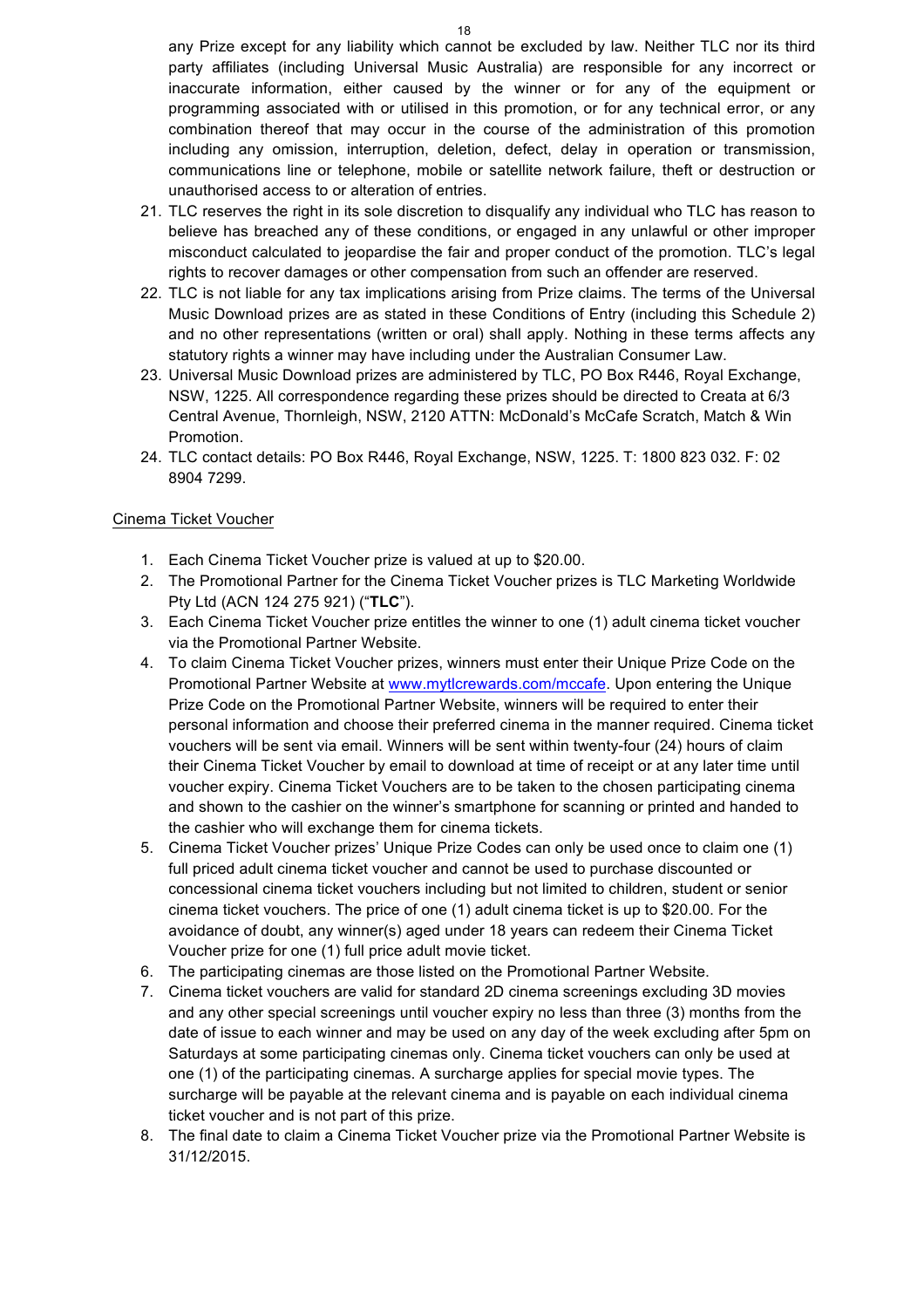- 9. Cinema Ticket Voucher prizes can be redeemed online only. Access to the Internet is required.
- 10. Once a cinema ticket voucher is claimed no exchanges are available.
- 11. Cinema ticket vouchers must be presented at a participating cinema and possession of a cinema ticket voucher does not guarantee or reserve a seat - seating is subject to availability.
- 12. It is the responsibility of the holders to use the cinema ticket vouchers by the specified expiry date. The cinema ticket voucher has been awarded with the understanding that vouchers will not be extended or replaced. Cinema ticket vouchers are valid until voucher expiry no less than three (3) months from issue. Cinema ticket vouchers cannot be transferred or sold without the prior written consent of participating cinemas.
- 13. Please note that due to advance booking policies certain films and performances may be sold out and seats might not be available. Use of the cinema ticket vouchers is subject to availability and may be limited during public and school holidays.
- 14. The holders of the cinema ticket vouchers are not entitled to any preferential right over other cinema patrons.
- 15. Film classification rules apply. ID may be required.
- 16. Cinema ticket vouchers are non-refundable and cannot be exchanged for cash. No change given. Cinema ticket vouchers cannot be used in conjunction with any other special or offer where the admission value of the special or offer is greater than the value of a standard admission ticket.
- 17. TLC, its agents and distributors are not liable for lost, stolen or damaged cinema ticket vouchers.
- 18. TLC, its agents and distributors will not be responsible or liable to compensate a winner or other bearer, or accept any liability for any personal loss or injury occurring at a cinema.
- 19. TLC, its respective agents and distributors do not make any contractual promise or representation regarding the quality and/or availability of the services offered by the participating cinemas and cannot be held liable for any resulting personal loss or damage.
- 20. Any disputes between winners pertaining to the use of cinema ticket vouchers are strictly between the winners and the participating cinema.
- 21. The Cinema Ticket Voucher prizes are subject to promotional availability. TLC reserves the right to withdraw or substitute Cinema Ticket Voucher prizes and/or vouchers with another of equal or greater value, subject to any written directions made under applicable State or Territory legislation. For example, if a cinema closes, a replacement cinema ticket voucher may be issued for another cinema.
- 22. All winners taking advantage of Cinema Ticket Voucher prizes do so, on complete acceptance of these terms and conditions.
- 23. The Cinema Ticket Voucher prizes are administered by TLC, PO Box R446, Royal Exchange, NSW, 1225. All correspondence regarding these prizes should be directed to Creata at 6/3 Central Avenue, Thornleigh, NSW, 2120 ATTN: McDonald's McCafe Scratch, Match & Win Promotion.
- 24. TLC Contact Details: TLC, PO Box R446, Royal Exchange, NSW, 1225. T: 1800- 823 032. F: 02 8904 7299.
- 25. The terms of the Cinema Ticket Voucher prizes are as stated in these Conditions of Entry (including this Schedule 2) and no other representations (written or oral) shall apply.
- 26. Timeframes for delivery indicated in these terms and conditions may be affected by circumstances outside of the control of TLC, including, but not limited to strikes, fires, floods, earthquakes, other natural disasters, acts of terrorism, and blackouts. TLC will not be liable for delays caused by circumstances outside of its control.
- 27. Nothing in these terms affects any statutory rights a winner may have including under the Australian Consumer Law.

# New Life Media 1 Issue Digital Mag Subscription

- 1. New Life Media 1 issue Digital Mag Subscription prize is valued at \$3.00.
- 2. The Promotional Partner for the New Life Media 1 issue Digital Mag Subscription prizes is TLC Marketing Worldwide Pty Ltd (ACN 124 275 921) ("**TLC**").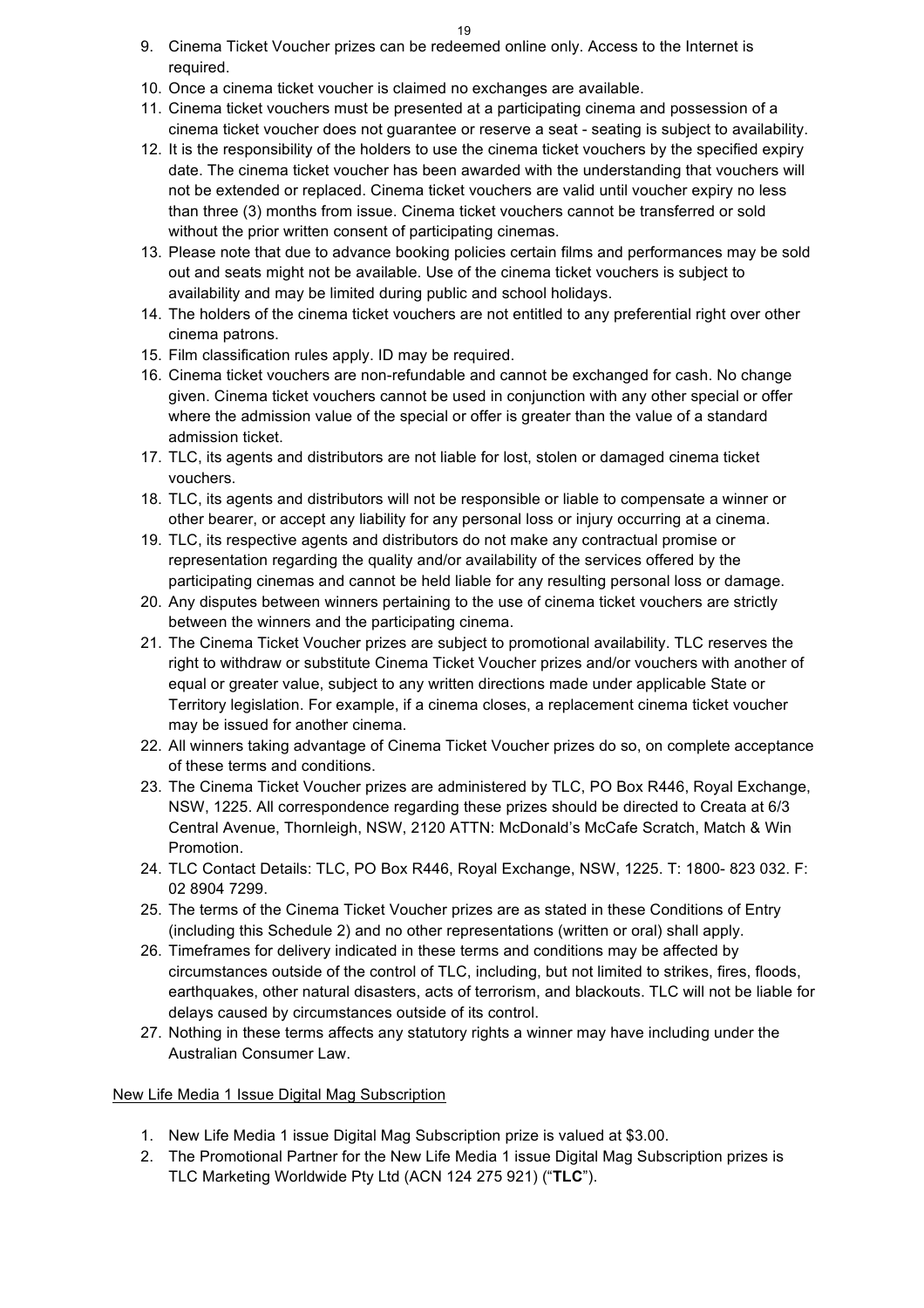- 3. Each New Life Media 1 issue Digital Mag Subscription prize entitles the winner to one (1) one (1) issue digital magazine subscription A one (1) issue digital magazine subscription entitles the winner to receive one (1) digital issue for one (1) of the titles listed on Unique Prize URL subject to the terms stated in these Conditions of Entry (including this Schedule 2).
- 4. All additional subscriptions and single issues purchased through NewsLifeMedia must be paid for by the winners.
- 5. To claim a NewsLifeMedia one (1) issue Digital Mag Subscription prize, winners must redeem by clicking on their Unique Prize URL (supplied in the SMS). Once on the Zinio site, winners will be asked to enter their first name, last name and a valid email address. Once logged in winners will be able to choose one (1) issue digital magazine subscription from the titles available, including: delicious, donna hay, Super Food Ideas, taste.com.au magazine, Country Style, GQ Australia, Inside Out, Vogue Australia and Vogue Living.
- 6. Once selected, customers will be asked to create a Zinio account or login to an existing account.
- 7. New Zinio users will be asked to create a new account using their nominated email address. Once winners have set up the new account they will be able to view the one (1) issue digital magazine subscription in their Zinio Library. Existing Zinio users will be able to view their one (1) issue digital magazine subscription in their Zinio Library provided they have logged in with the email address associated with their Zinio account.
- 8. By completing the one (1) issue online magazine subscription claim form, winners are deemed to have accepted these terms and conditions.
- 9. Winners of a NewsLifeMedia Digital Mag Subscription prize (in accordance with its terms and conditions of use) may terminate the subscription at any time.
- 10. NewsLifeMedia Digital Mag Subscription prizes have no cash alternative, are nontransferable, cannot be resold and cannot be used in conjunction with any other promotional offer.
- 11. The last date to claim NewsLifeMedia Digital Mag Subscription prizes via the Unique Prize URL is 31/12/2015.
- 12. NewsLifeMedia one (1) issue Digital Mag Subscription prizes can be redeemed online only. Access to the Internet is required.
- 13. One (1) issue digital magazine subscriptions cannot be transferred or sold or exchanged for another title.
- 14. TLC, its respective agents and distributors will not be responsible or liable to compensate a winner or other bearer, or accept any liability for any personal loss, provided that any statutory rights the winner may have remain unaffected.
- 15. TLC, its respective agents and distributors do not make any contractual promise or representation regarding the quality and/or availability of the magazines offered by NewsLifeMedia on the Zinio platform. Any statutory rights a winner may have remain unaffected.
- 16. Any disputes between winners pertaining to the use of One (1) issue digital magazine subscriptions are strictly between the winners and NewsLifeMedia
- 17. NewsLifeMedia One (1) issue Digital Mag Subscription prizes are subject to promotional availability. TLC in its sole discretion reserves the right to withdraw or substitute NewsLifeMedia One (1) issue Digital Mag Subscription prizes with another of equal or greater value, subject to any written directions made under applicable State or Territory legislation.
- 18. All winners taking advantage of the NewsLifeMedia One (1) issue Digital Mag Subscription prizes do so, on complete acceptance of these terms and conditions.
- 19. The NewsLifeMedia One (1) issue Digital Mag Subscription prizes are administered by TLC, PO Box R446, Royal Exchange, NSW, 1225, Australia. All correspondence regarding these prizes should be directed to Creata at 6/3 Central Avenue, Thornleigh, NSW, 2120, Australia ATTN: McDonald's McCafe Scratch, Match and Win Promotion.
- 20. TLC Contact Details: PO Box R446, Royal Exchange, NSW, 1225 Australia. T: + 1800 832 032 F: + 61 2 8904 7299.
- 21. The terms of the NewsLifeMedia One (1) issue Digital Mag Subscription prizes are as stated in these Conditions of Entry (including this Schedule 1) and no other representations (written or oral) shall apply.